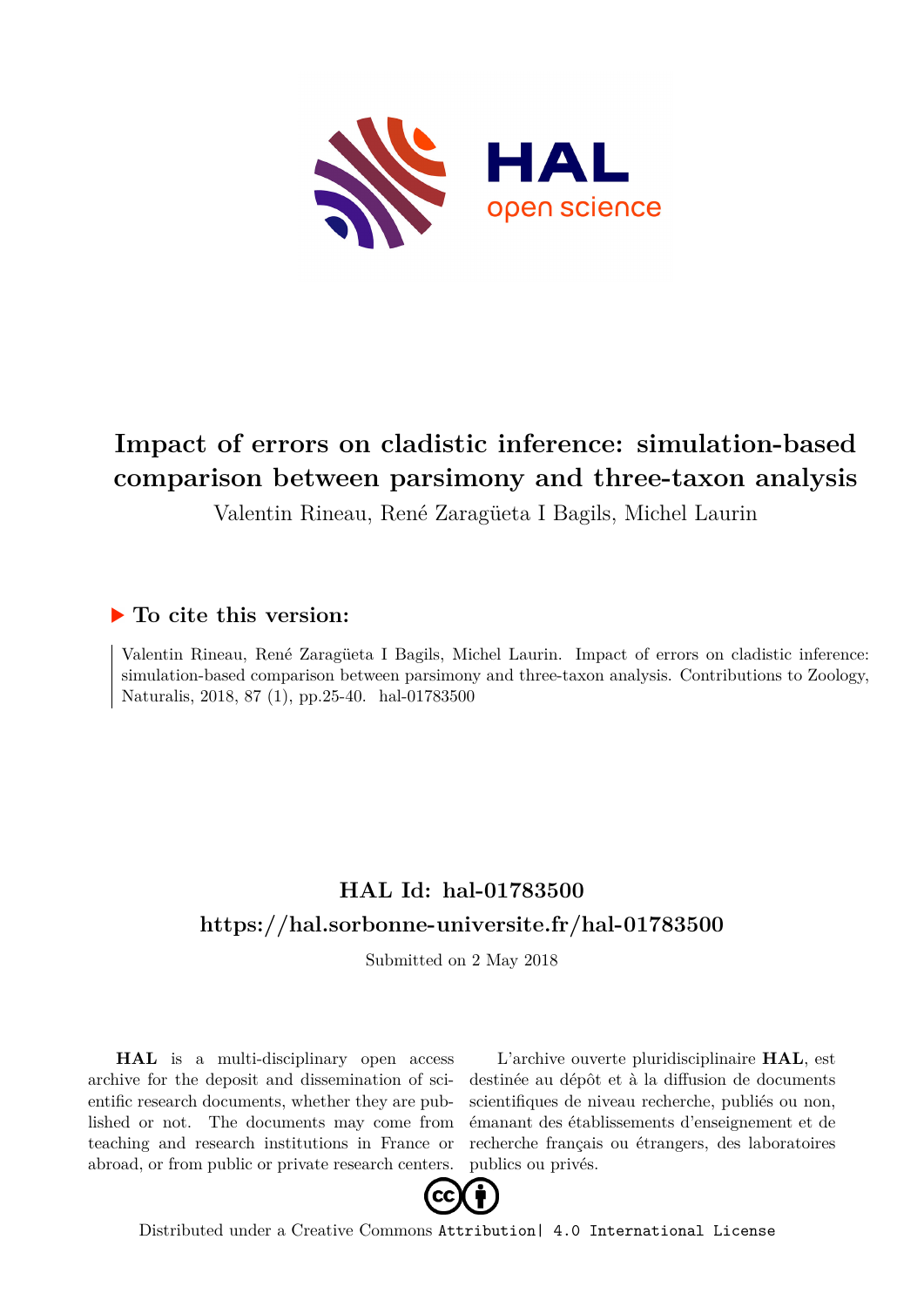### **Impact of errors on cladistic inference: simulation-based comparison between parsimony and three-taxon analysis**

Valentin Rineau<sup>1,3</sup>, René Zaragüeta i Bagils<sup>2</sup>, Michel Laurin<sup>1</sup>

*<sup>1</sup> CR2P, UMR 7207, CNRS/MNHN/UPMC, Sorbonne Universités, 43 rue Buffon, F-75231 Paris cedex 05, France <sup>2</sup> ISyEB (Institut de Systématique, Evolution, Biodiversité), UMR 7205 CNRS/MNHN/UPMC-EPHE, Sorbonne Universités, UPMC Univ Paris 06; Laboratoire Informatique et Systématique, France*

*3 E-mail: valentin.rineau@upmc.fr*

Keywords: cladistics, homoplasy, maximum parsimony, model-based simulations

#### **Abstract**

Simulation-based and experimental studies are crucial to produce factual arguments to solve theoretical and methodological debates in phylogenetics. However, despite the large number of works that tested the relative efficiency of phylogenetic methods with various evolutionary models, the capacity of methods to manage various sources of error and homoplasy has almost never been studied. By applying ordered and unordered methods to datasets with iterative addition of errors in the ordering scheme, we show that unordered coding in parsimony is not a more cautious option. A second debate concerns how to handle reversals, especially when they are regarded as possible synapomorphies. By comparing analyses of reversible and irreversible characters, we show empirically that three-taxon analysis (3ta) manages reversals better than parsimony. For Brownian motion data, we highlight that 3ta is also more efficient than parsimony in managing random errors, which might result from taphonomic problems or any homoplasy generating events that do not follow the dichotomy reversal/ convergence, such as lateral gene transfer. We show parsimony to be more efficient with numerous character states (more than four), and 3ta to be more efficient with binary characters, both methods being equally efficient with four states per character. We finally compare methods using two empirical cases of known evolution.

#### **Contents**

#### **Introduction**

Phylogenies serve as a basis for most macroevolutionary studies. The reliability of phylogenetic trees depends partly on the characters used to construct them. Characters are the core of systematics, and questions such as "what is a good character?" or "how to code characters to best capture their evolutionary information?" are of critical importance for phylogenetic inference. Even though most recently published phylogenies have relied mostly or exclusively on molecular data, the phenotypic data on which we concentrate here are regaining a vital importance in systematics because some of the most promising recent methods to date the Tree of Life require use of morphological data. These are tip-dating, also known as total-evidence-dating (Pyron, 2011; Ronquist *et al.*, 2012) and the more recent total-evidence-dating under the fossilized birth-death process (Zhang *et al.*, 2016). Phenotypic data are required in these cases because extinct taxa need to be placed in the phylogeny and for most of these molecular data are unavailable, given that the oldest uncontroversial DNA sequences are less than 1 million year old (Willerslev and Cooper, 2005; Prüfer *et al.*, 2010), whereas metazoan body fossils that are sufficiently diagnostic to be easily placed in phylogenies date back to the Cambrian (*e.g.* Vinther *et al.*, 2014), about 495–541 Ma (Gradstein *et al.*, 2012). Moreover, it may not be a sound methodology to omit the knowledge that morphological research has accumulated over several centuries.

Among little-investigated factors that can influence the outcome of phylogenetic analyses are the various kinds of errors that can creep in at various stages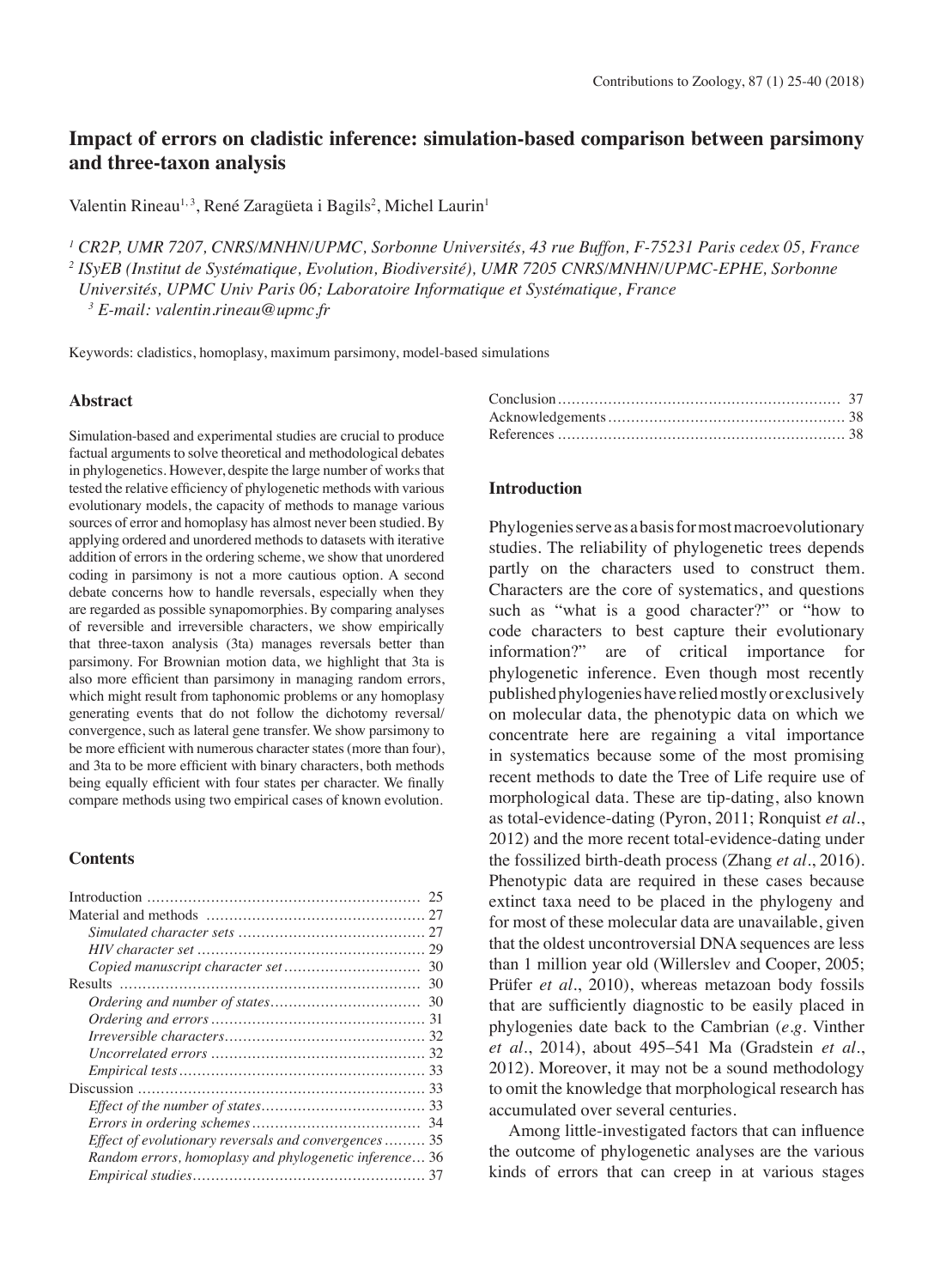of the process. Among these, scoring errors are a central problem of phylogenetic methods. Errors can produce incongruence between a character and the phylogeny, *i.e.* homoplasy, and hence, change the most parsimonious cladogram. The sources of coding and scoring errors that can inflate the apparent extent of homoplasy are potentially unlimited; these include, among others, typing errors in the matrix or erroneous interpretation of features (e. g. erroneous DNA alignment, data degradation). However, homoplasy can also result from difficulties of interpretation of the evolutionary process, as in lateral gene transfer, loss of morphological or molecular features, or convergence. Errors can also creep into all other stages of the phylogenetic analysis, through problematic species delimitations, errors in Operational Taxonomic Units (OTU) specifications, and errors in ordering schemes. Such errors are certainly more common than generally believed. Errors in coding phenotypic characters are due, in part, to the subjective judgement and unique knowledge of the researcher. In molecular analyses of nucleotide sequences this problem can occur because of subjective judgement during alignment and through different interpretations of insertions and deletions. Finally, suboptimal coding can lead to information loss, for instance when a character is coded with too few character states, which fails to capture part of the phylogenetic information.

Beyond plain errors, differences between phylogenies can reflect character treatment, which differs fundamentally in Maximum Parsimony (MP; Farris, 1970) and Three-taxon analysis (3ta; Nelson and Platnick, 1991; Nelson and Ladiges, 1992). The differences in how they deal with homoplasy originate from the particular way hierarchical characters are managed. The congruence between characters in MP is calculated by usually scoring the minimal number of transformations from a state to another, *i.e.* in unordered MP, without specifying the putative synapomorphy. Transformation events from any state to any other state can arise, regardless of their status as plesiomorphic or apomorphic. For instance, a clade can be supported in MP by a reversal, whereas the hierarchical coding of 3ta fails to offer such a support. Under 3ta, a character coded as  $(0(1))$ , is decomposed and can only provide three-taxon statements (3ts) composed of  $(A:0(B:1,C:1))$ , where A, B and C are terminal taxa. A 3ts of (A:1(B:0,C:0)) from an initial hypothesis of  $(0(1))$  is meaningless in 3ta and represents a rejection of the 3ts (Nelson and Platnick, 1991). The differences in character representation between MP and 3ta cause significant differences in the way homoplasy and error are managed, and finally on the resulting cladogram. MP with a fully unordered coding is used in many phylogenetic studies on morphological datasets, especially in paleontology (*e.g.*, Liu, 2016; Lu *et al.*, 2016). Model-based approaches such as Maximum Likelihood and Bayesian Inference are not treated in this paper because they are computationally much more demanding and would have necessitated reducing the number of taxa and characters, which would probably have decreased the statistical significance of our results. Such studies would need a different design that is better adapted to material (computing power) constraints. A study comparing MP and Bayesian Inference with adapted datasets is in preparation.

Simulation-based systematics can help choose an appropriate phylogenetic inference method or a specific coding scheme. This branch of systematics relies on comparisons of the results of analyses of datasets simulated on known phylogenies; typically, a few parameters vary to make the results more general. A first attempt to empirically understand the differential behaviour of MP and 3ta using this approach was made by Grand *et al.* (2013). Their study rested on characters simulated under Brownian motion, allowing them to compare three cladistic methods of character treatment. They showed for intrinsically ordered characters that unordered parsimony is the method with the worst efficiency. Between ordered MP and 3ta, 3ta provided the highest resolving power, but also the highest artefactual resolution. Rineau *et al.* (2015) performed more extensive simulations by comparing, on larger data sets in continuous Brownian motion, the impact of polarization, branch length and tree shape on phylogenetic performance. They showed that ordered MP always performed better than 3ta for characters with 10 states. The results were explained by the differences between MP and 3ta in their treatment of homoplasy and, more precisely, of reversals.

We propose here an empirical study of the impact of homoplasy and scoring errors in phylogenetic studies with the same tools of experimental systematics. In order to complement the previous studies that our team performed on phylogenetic methods (Grand *et al.*, 2013; Rineau *et al.*, 2015), we deal here with the following interrelated issues:

1. The differential efficiency of MP and 3ta to coding variations. Our first analyses were made with an unrealistic number of states (10 per character) to exaggerate differences in performance. Even if morphological variation may be considered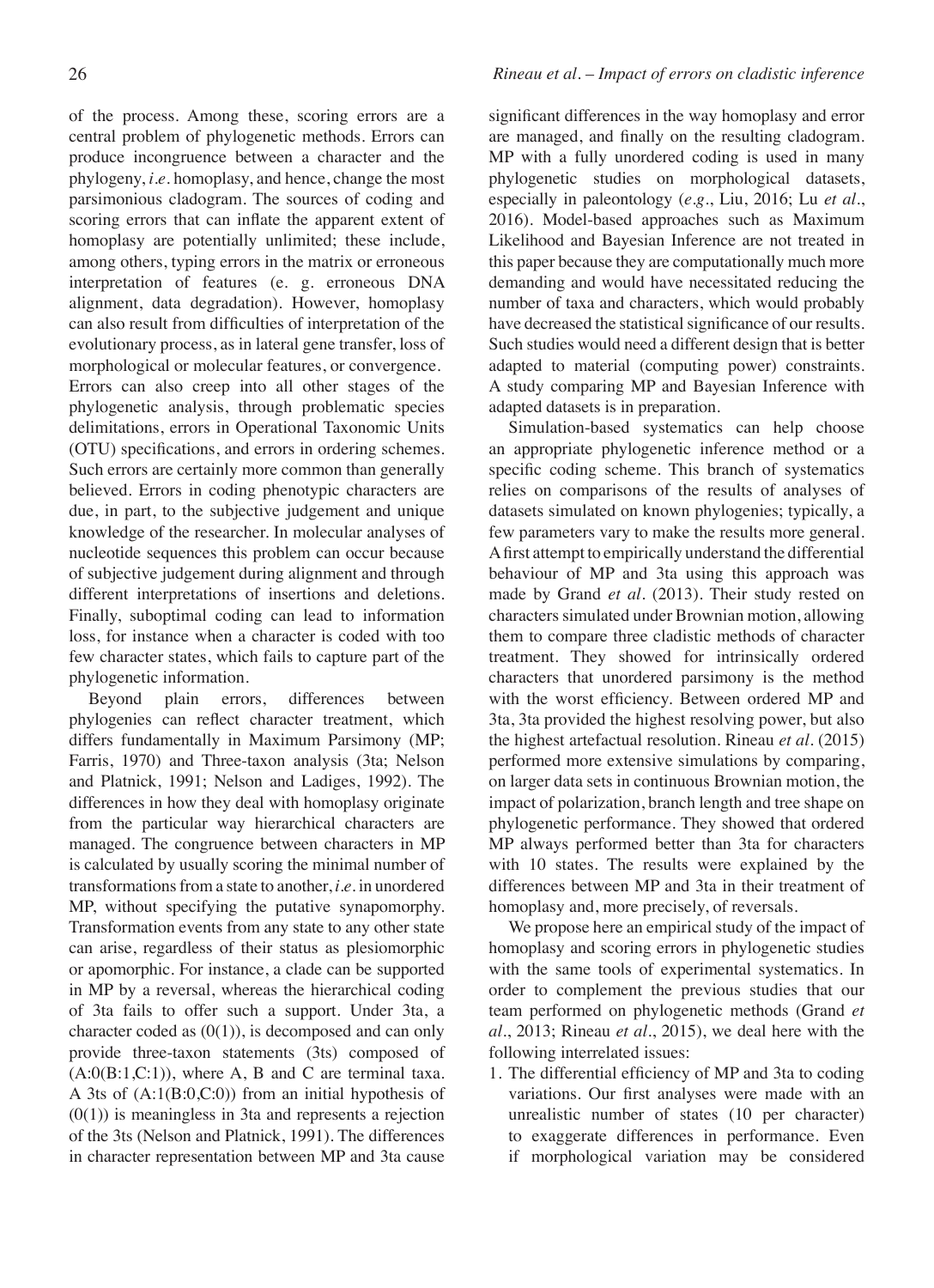unlimited, morphological characters are often described using only two states. Molecular characters (DNA sequences) have four or five states (five when coding insertions and deletions). We can hypothesize that when the number of states is reduced to better reflect most empirical studies, 3ta loses less phylogenetic information than MP because of its hierarchical coding. Indeed, in the simulations of Grand *et al.* (2013), where the number of character states was lower (binary characters), 3ts had in all cases a higher resolving power than MP. We thus test character sets with two, four, six, eight and 10 states.

- 2. Following the coding of character states and their number, we test the resilience of methods to the addition of errors directly in the character coding, more precisely, in the ordering scheme. The aim of these experiments, by adding more and more errors to the ordering scheme, is to determine under which circumstances unordered parsimony becomes preferable to ordered parsimony and 3ta. Ordered MP and 3ta are supposed to become less efficient than unordered MP as the ordering scheme degrades.
- 3. Our first simulations in Rineau *et al.* (2015) used Brownian motion, and showed greater efficiency for MP than for 3ta. We here attempt to compare these results on Brownian motion, with generation of convergences and reversals, to simulations under a model of irreversible evolution with only convergences. A heated debate among systematists (Harvey, 1992; Nelson and Ladiges, 1996; Platnick *et al.*, 1996; Farris and Kluge, 1998; Zaragüeta and Bourdon, 2007; Farris, 2012) focused on the theoretical justifications of how to deal with reversals arose. In MP, reversals are not treated in a special way; they are transitions between states like any other. In 3ta, only derived character states are relevant for clade support by clade ancestry. Reversals in 3ta may be interpreted on a tree but are never used to positively support a clade. Our simulations address this problem by providing empirical results with which to compare predictions based on the theory.
- 4. We also assess the impact of random scoring errors in the matrix. Previously, this has been done infrequently (if at all) because earlier studies in experimental systematics have focused on molecular data, for which sequencing errors have not been of great concern. However, numerous problems may arise that are not correlated to the phylogeny at all, such as contaminations or

alignment problems. In comparative anatomy, errors of interpretation by systematists are the most crucial problem. No datasets are exempt from such difficulties. Thus, we generated random errors in the data, which we termed "uncorrelated homoplasy" because it is uncorrelated to the true evolutionary tree. To increase the uncorrelated homoplasy ratio, we generated errors randomly with respect to their value and position in the initial matrix. We tested the effect of uncorrelated homoplasy through comparisons with datasets lacking uncorrelated homoplasy (with perfectly fitting datasets without homoplasy) or with others showing correlated homoplasy (with reversals and convergences). We test our hypothesis that 3ta may be more efficient at extracting phylogenetic information when such random errors arise.

5. Model-based simulations are relevant to the extent that they mimic genuine biological data. To assess the performance of phylogenetic inference methods through another approach, we analyse two empirical datasets for which the true evolutionary history is known without error. We used these two empirical examples to compare with results obtained through the simple evolutionary models we used in our simulations. The two examples detailed below are the known HIV transmission history, and an experimentally generated phylogeny of manuscript texts copied and recopied with typos.

A synthesis of all these results allows us to compare the efficiency of MP (ordered or not) and 3ta in various situations that have not been examined before.

#### **Material and methods**

*Simulated character sets*



*Figure 1.* Ultrametric tree used in our simulations. The randomly generated phylogeny comprises an ingroup of 20 OTUs and a single outgroup (OG) OTU.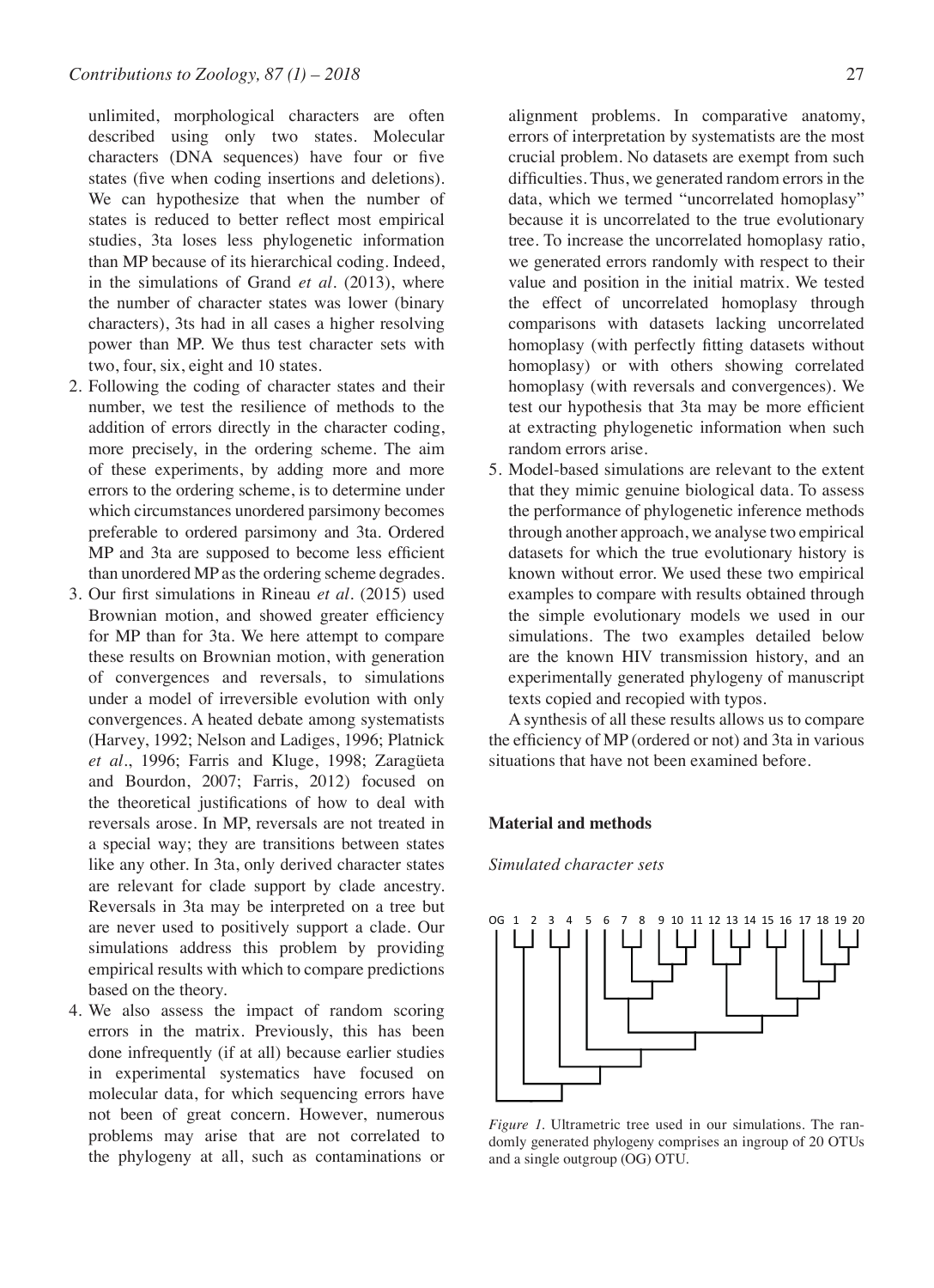*Reference tree.* The data sets were simulated on a randomly generated topology by Mesquite (Maddison and Maddison, 2011). The tree comprised 20 OTUs (Figure 1), plus an outgroup to root the trees (to polarize character trees in 3ta). Our tree is ultrametric, and the information about topology is supplemented by 39 branch lengths for the ingroup and a branch length leading to the outgroup. The branch lengths are directly proportional to the expected variance of characters for the Brownian motion evolutionary model (Felsenstein, 1985). Branches allow a visual quantification of transformations, and can be equated to evolutionary time (OTUs are of the same geological age for our simulations given that our tree is ultrametric) under Brownian Motion.

*Simulations and matrix coding.* Continuous characters were simulated with Brownian motion on Mesquite. This simple model is very often used in evolutionary biology because it allows representation of characters with stochastic evolution, without selection pressure. This model is assumed in squaredchange parsimony (Maddison, 1991), among other comparative methods. Simulated characters are inherently ordered because their continuous value is discretized into several states (in this case, of equal amplitude). The stochastic nature of Brownian motion also constrains the character states to display a unimodal distribution. Discretization is thus arbitrary, and methods such as gap coding (Mickevich and Johnson, 1976; Almeida and Bisby, 1984; Archie, 1985) are not especially helpful in this situation. First, 100 matrices of 100 characters were modelled. The

#### 28 *Rineau et al. – Impact of errors on cladistic inference*

100\*100 continuous characters were then discretized (into states with equal intervals). The discretization of each character into eight, six, four and two states allows us to test the efficiency of ordered MP, unordered MP, and 3ta with various numbers of states, for a total of 500 matrices; this is our first test.

The second test with Brownian motion addressed coding errors and, more precisely, errors in the ordering scheme. The simulation consists of 100 new matrices of 100 characters of 10 states (conditions used to test topology and polarization in Rineau *et al.*, 2015), each with the coding of the true ordering reflecting the ideal situation for an analysis. Then, the true scheme was modified according to two alternative scenarios to introduce errors, as shown in Figure 2. The first scenario implied small errors: we produced 100 matrices with a single permutation between adjacent states for each character (Figure 2, scenario 1), and then added permutations iteratively to a maximum of five permutations per character. The second scenario differed in the severity of errors; in this case, the permutations were between states at opposite extremes of the transformation series, which should be far worse for ordered parsimony and 3ta (Figure 2, scenario 2). Each scenario of five coding iterations plus the perfect (initial) ordered scheme led to a total of 1100 matrices, analysed in ordered parsimony, unordered parsimony, and 3ta.

Another set of 100 matrices of 100 binary characters was generated with another evolutionary model, the asymmetrical Markov-k model. Parameters of the



*Figure 2*. Two scenarios of errors in character ordering (in a character with 10 states) with five stages of degradation. Scenario 1 represents the case with slight permutation errors involving neighbours. Scenario 2 represents the worst case possible, with states displaced as far as possible from their neighbours. Green and red states represent permuted states and arrows represent permutations.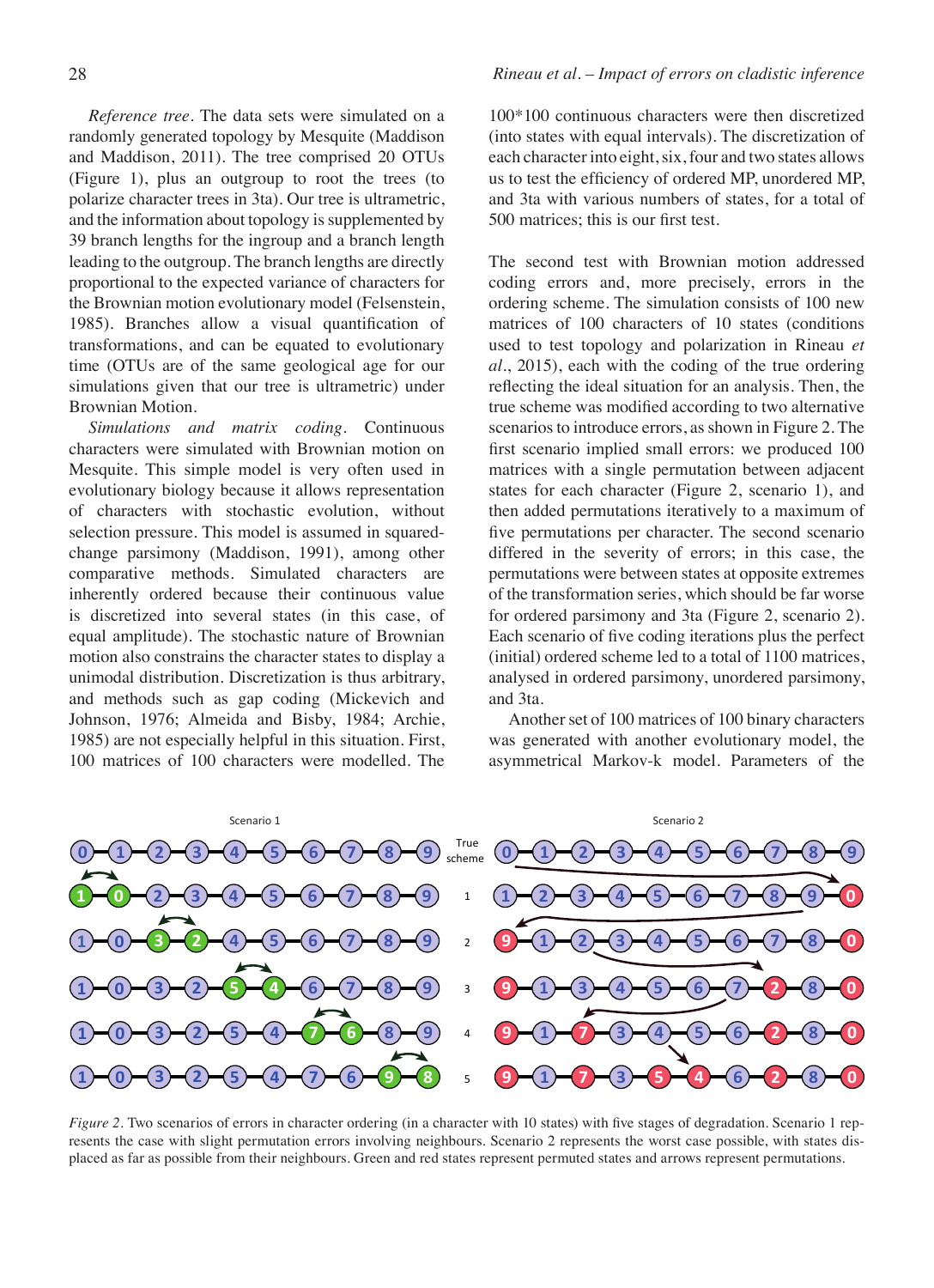model were set to simulate irreversible characters by fixing the probability of going from states "0" to "1" at 0.1 and the probability of going from states "1" to "0" at 0.0 (forbidden).

These simulations tested only the effect of correlated, phylogeny-dependent errors and homoplasy. Finally, we took the 100 original matrices generated by Brownian motion with 100 characters and four states per character. We generated for each cell of each matrix a probability p=0.20 of change from the correct value generated under Brownian motion to a random value. This was done using the RAND function of Microsoft Excel 2013©. This allowed the generation of completely uncorrelated errors.

*Tree searches.* All 1700 matrices of 100 characters were analysed with both MP (ordered and/or unordered when characters had more than two states) and 3ta. The result of each analysis was represented by a strict consensus tree whenever more than one tree was found. All analyses were undertaken using PAUP\* 4.0b10 (Swofford, 2003). In order to perform 3ta analyses, the matrices of 3ts with fractional weighting were generated using LisBeth 1.0 (Zaragüeta *et al.*, 2012). All analyses performed on PAUP used the heuristic TBR algorithm with taxon addition and 50 random replicates after verification that this setting appeared to systematically find all or most of the shortest trees.

*Tree comparisons.* The optimal trees resulting from the analyses were then compared to the initial reference topology (Figure 1). To obtain percentages of accuracy for each analysis, the "Inter-Tree Retention Index" (ITRI) introduced by Grand *et al.*, (2013) was computed. Several methods have been developed to compare phylogenetic trees. However, most use unrooted trees (Robinson and Foulds, 1981; Estabrook *et al.*, 1985) to calculate distances between trees. Phylogenetic information, *i.e.* relationships between taxa, is nevertheless represented by a rooted tree. The ITRI measures a degree of congruence by using 3ts as elementary phylogenetic assertions. The method differs from that advocated by Critchlow (1996) by using fractional weighting, a correction to eliminate 3ts redundancy (Mickevich and Platnick, 1989; Nelson and Ladiges, 1992). The ITRI has also the advantage of differentiating true resolution (TR - a percentage of the true relationships: the relationships present in the reference tree that also occur in the obtained trees) from false resolution (FR - a percentage of the false relationships: the relationships that are not present in the reference tree that occur in the trees obtained by our searches). When necessary, we synthesized the

general efficiency of an analysis using a standardized efficiency percentage, computed as (TR-FR+100)/2 (TR and FR are percentages; the efficiency TR-FR is comprised between -100 and 100; added to 100 and divided by 2, the efficiency is standardized in percentage). In such a measurement, an efficiency of 50% is uninformative (the number of correct clades equals the number of wrong clades). A lower efficiency indicates more artefactual than correct resolution. However, in these analyses, we are interested only in comparing the relative efficiency of ordered MP, unordered MP, and 3ta.

 *Test of the significance of the results.* For each set of 100 matrices, two means are computed, one for TR and another for FR. The Wilcoxon test with signed ranks allows us to compare the ITRI computed from the same matrices but analysed by different methods, and with different kinds of discretization. We selected this non-parametric test because none of the samples follows a normal law (as shown by a Shapiro-Wilk test), and the variances were uneven (shown by a Fisher test). Linear regressions were computed to test the effect of the number of states and the number of errors on ordering schemes. The false discovery rate procedure (Benjamini and Hochberg, 1995) was used to discard false positives because of the high number of tests. All tests were computed on R 3.0.3 and XLSTAT Pro 2014.2.

#### *HIV character set*

The first empirical comparison between parsimony and 3ta was made using the HIV molecular sequences (population sequences from the *env* V3 and p17gag regions, known to be sufficiently variable for phylogenetic analyses) of Leitner *et al.* (1996), available from GenBank (Access numbers: from U68509.1 to U68521.1), for the ingroup. Two outgroup sequences were used, one African HIV dated from 1957 (GQ431830.1) to ensure that the virion was outside of the ingroup, whose last common ancestor is dated from 1981, and a SIV (Simian Immunodeficiency Virus) sequence from a macaque (AF041984.1), far more temporally distant from the ingroup. The sequences of 439 pb were manually aligned (Online Supplementary Information SOM 1). Insertion and deletion events were coded as binary characters. The two matrices include 14 taxa and 23 parsimony-informative characters (all unordered) with the HIV outgroup (29 with the SIV outgroup), and were analysed with parsimony on PAUP\* 4.0b10 (SOM 2 and 3) and in 3ta on LisBeth 1.0 (SOM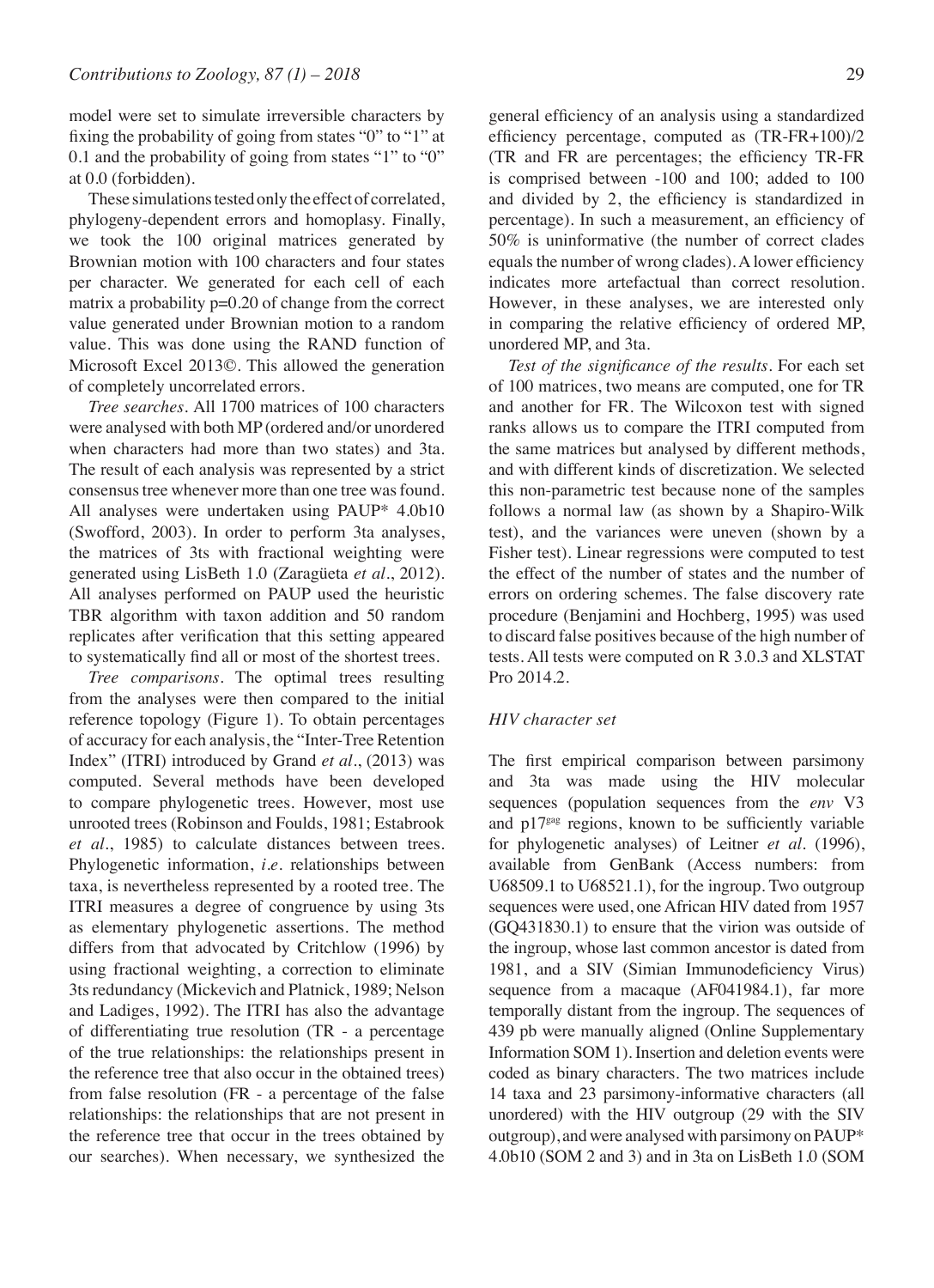4 and 5), both in branch and bound. Some sequences included polymorphisms. In 3ta, polymorphism produces a repetition of terminal taxa in the charactertree because a polymorphic terminal taxon is assigned to more than one terminal state. This repetition is caused by paralogy (Nelson, 1994; Fitch, 2000). Paralogy-free subtree analysis (Nelson and Ladiges, 1996; Zaragüeta *et al.*, 2012), initially proposed for biogeographic paralogous taxa (created by the presence of taxa in more than one area), was used to deal with repeated terminal polymorphic taxa in the 3ta analyses.

#### *Copied manuscript character set*

The evolution of copied texts through time can be studied through theories and techniques very similar to cladistics (de Pinna *et al.*, 2016). It is our second empirical comparison between parsimony and 3ta. The protocol of their generation is described in Spencer *et al.* (2004). A text used as an ancestral sequence was copied by volunteer scribes. Then, the previously handwritten copies were copied, and so on, thus generating a known phylogeny of the manuscripts. We aligned the words of the various text sequences by hand (SOM 6). The ancestral sequence contains 834 words (49 sentences). We coded a new character set revealing four types of possible events: (i) mutations (copying errors implying one or several letters of a single word; "ordinance" becoming "audience" is, for example, coded as a single event); (ii) permutations ("what, single-handed" becoming "single-handed, what"); (iii) fragmentation of a word into several ("gadflies"

in "gad flies"); (iv) and insertions/deletions of words. The coding resulted in a parsimony and a 3ta matrix (respectively SOM 7 and 8). To limit search time (and keeping the matrix small enough to use a branch and bound algorithm for both methods), several OTU's were randomly suppressed to produce the matrices for parsimony (PAUP) and 3ta (Lisbeth). The matrix contains 13 taxa and is rooted on the known ancestral sequence. It contains 88 informative characters.

#### **Results**

*Ordering and number of states*



*Figure 3.* Impact of number of states in ordered, unordered MP, and 3ta on the efficiency of the methods. The difference in efficiency between methods was assessed by iterative recoding of the same matrices with two, four, six and eight states. Orange: ordered MP; red: 3ta; black: unordered MP.

| number of<br>states | <b>Ordered MP</b>    |           |                   | <b>Unordered MP</b> |                      |                   | 3ta                  |           |                   |
|---------------------|----------------------|-----------|-------------------|---------------------|----------------------|-------------------|----------------------|-----------|-------------------|
|                     | TR                   | <b>FR</b> | <b>Efficiency</b> | TR                  | <b>FR</b>            | <b>Efficiency</b> | TR                   | <b>FR</b> | <b>Efficiency</b> |
| 2                   | 69.89                | 23.55     | 73.17             | 69.90               | 23.55                | 73.17             | 81.90                | 27.20     | 77.35             |
| $\overline{4}$      | 76.34                | 20.33     | 78.00             | 68.22               | 25.63                | 71.29             | 83.14                | 26.43     | 78.35             |
| 6                   | 81.91                | 20.42     | 80.74             | 64.47               | 31.20                | 66.63             | 84.02                | 25.52     | 79.25             |
| 8                   | 84.28                | 20.51     | 81.88             | 58.60               | 29.90                | 64.35             | 84.27                | 24.39     | 79.94             |
| p-value             | $\bullet$            | ٠         | 0.0387            | ٠                   | ٠                    | 0.0139            | ٠                    | $\bullet$ | 0.0032            |
| intercept           | $\bullet$            |           | 71.23             | $\cdot$             |                      | 76.64             | $\ddot{\phantom{0}}$ | $\bullet$ | 76.56             |
| slope               | $\bullet$            | $\bullet$ | 1.44              | ٠                   | $\ddot{\phantom{0}}$ | $-1.56$           | $\cdot$              | $\bullet$ | 0.43              |
| $R^2$               | $\ddot{\phantom{0}}$ | $\bullet$ | 0.92              | $\cdot$             | $\bullet$            | 0.99              | $\ddot{\phantom{0}}$ | $\bullet$ | 0.97              |

*Table 1*. Impact of the number of states on MP and 3ta efficiency. Probabilities of the null hypothesis (no impact of number of states on efficiency) were tested through linear regressions.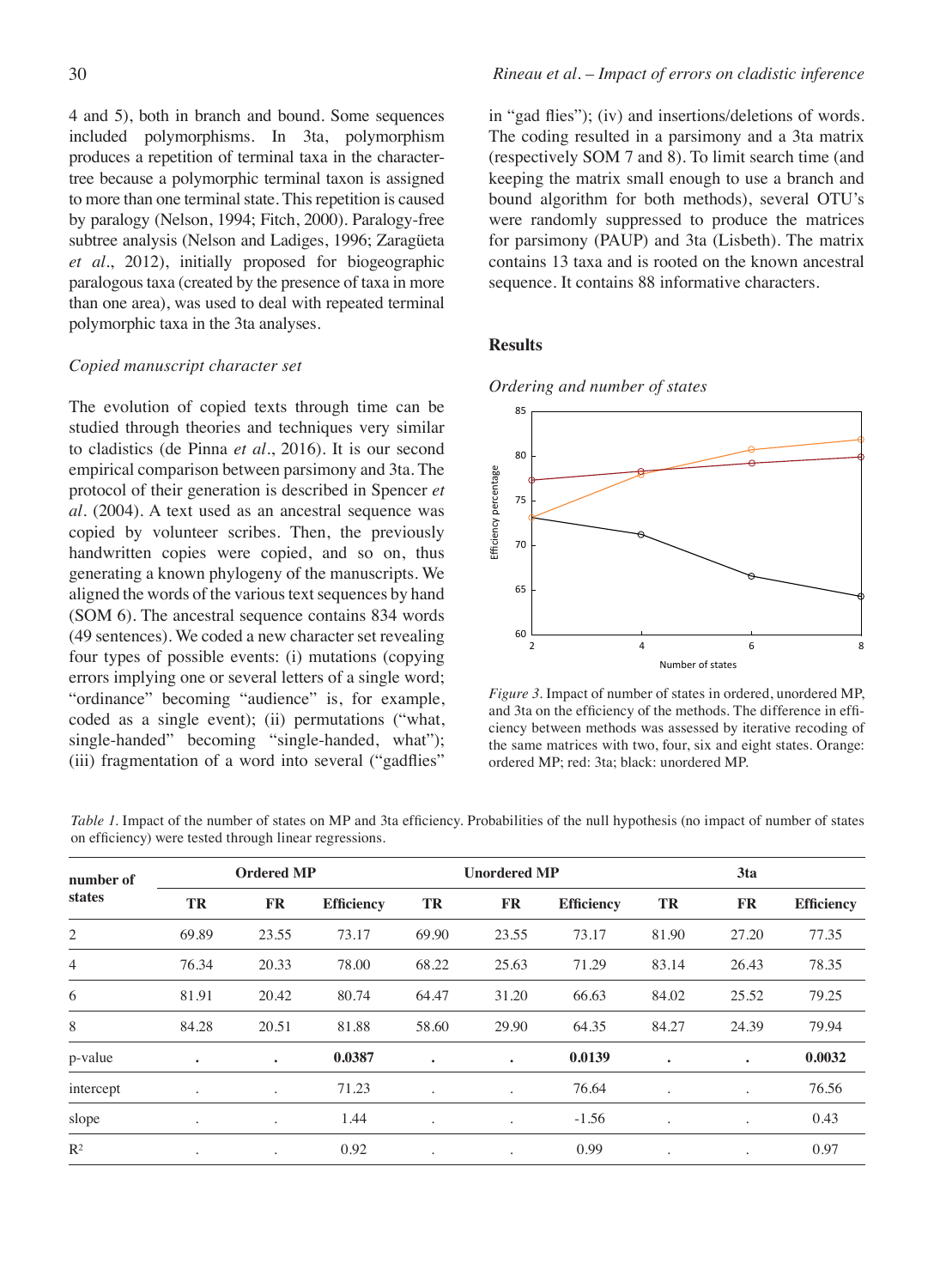*Table 2.* Impact of errors in the ordering scheme on MP and 3ta efficiency, based on characters with 10 states. Probabilities of the null hypothesis (no impact) were tested through linear regressions. Two kinds of errors were tested: minor (scenario 1) and major (scenario 2) errors. See Figure 2 for explanations of both scenarios. Unordered parsimony for these data yields an efficiency of 69.0%.

|                  |          | scenario 1 | scenario 2 |         |  |
|------------------|----------|------------|------------|---------|--|
| number of errors | $\bf MP$ | 3ta        | <b>MP</b>  | 3ta     |  |
| $\mathbf{0}$     | 90.14    | 86.47      | 90.14      | 86.47   |  |
| $\mathbf{1}$     | 90.17    | 87.36      | 77.26      | 71.73   |  |
| $\mathfrak{2}$   | 88.83    | 86.63      | 77.94      | 49.41   |  |
| 3                | 87.39    | 85.86      | 51.83      | 44.02   |  |
| 4                | 87.34    | 82.35      | 49.7       | 43.37   |  |
| 5                | 87.56    | 80.36      | 47.81      | 44.02   |  |
| p-value          | 0.0121   | 0.0203     | 0,.0048    | 0.0185  |  |
| intercept        | 90.2     | 88.15      | 88.67      | 78.12   |  |
| slope            | $-0.65$  | $-1.32$    | $-9.15$    | $-8.65$ |  |

Efficiency increases linearly with the number of states (from two to four, six, eight and 10 states) for ordered MP and in 3ta. In contrast, efficiency in unordered MP decreases linearly with the number of states (Figure 3; Table 1). The efficiency of 3ta does not change exactly as MP. It is the most efficient method with binary matrices (77.3%, compared with 73.2% for MP). With four states, performance of both methods is similar (3ta: 78.3%, ordered MP: 78.0%) because MP efficiency increases quicker with additional states. Finally, MP becomes more efficient than 3ta when more than four character states are coded, although the difference between the methods is small (for six states, 3ta: 79.2% and ordered MP: 80.7%). The differences between 3ta and ordered MP can be analysed more precisely: in most cases the TR is higher in 3ta than in ordered MP (81.9% vs 69.8% for binary coding). Only with at least eight states do we see an identical TR of 84.3%. However, the FR is always slightly lower (between 3 and 6%) in ordered MP than in 3ta.

#### *Ordering and errors*

To test the impact of errors in the ordering scheme, the reference was unordered MP (efficiency: 69.0%). For the first set of errors (scenario 1, minor errors), ordered MP is always superior to unordered MP (about 18.3 to 21.2% more efficient), with only a very slight decrease of 2.6% from the smallest to the greatest number of errors (Figure 4). For the second set of errors (scenario

2, major errors), ordered MP becomes drastically less efficient than unordered MP between the second and the third error. The third to the fifth errors are dramatic in terms of efficiency, where ordered MP can lose a maximum of 42.3% efficiency. Linear regressions of these data show how efficiency decreases as the number of ordering errors increases (Table 2).



*Figure 4.* Impact of ordering errors shown in Figure 2 on MP efficiency. The difference in efficiency between methods was assessed by iterative recoding of the same matrices with the various ordering schemes with increasing the number of permutations. Scenario 1 shows MP's behaviour with slight errors; scenario 2 shows the worst possible errors in the ordering scheme. Orange: ordered MP; red: 3ta. Unordered MP is constant because the ordering scheme is not coded, being represented as a black dotted line.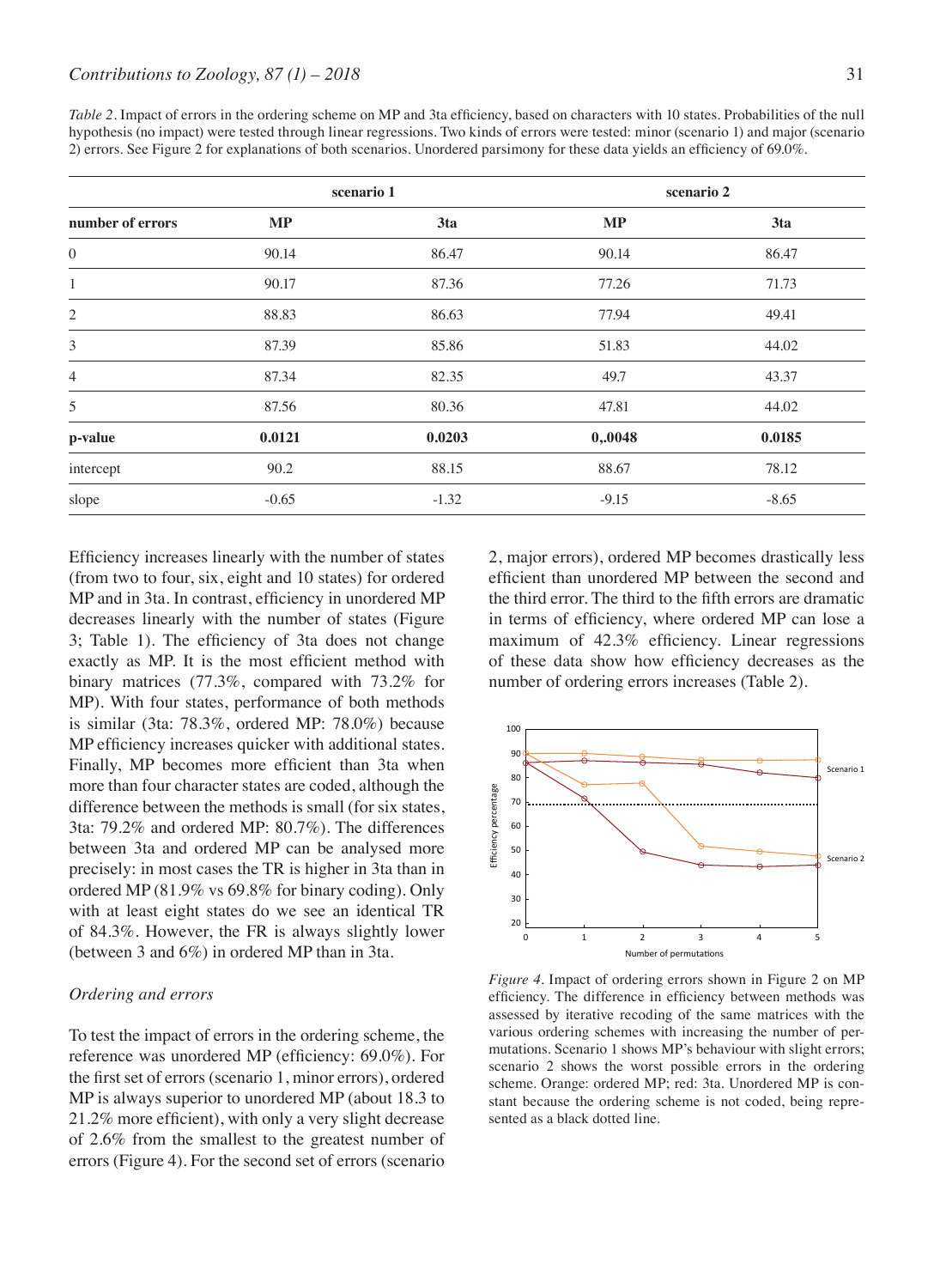

*Figure 5.* Impact of reversals (A) and randomly-generated errors (B) on phylogenetic reconstruction methods. A. Reversals. Left: the evolutionary model used is an irreversible model, generating only convergences, showing better performance of MP than 3ta (p-value: 0.02153). Right: a standard Brownian Motion model is used, generating both convergences and reversals; 3ta performs better than MP (p-value: 0.0004). B. Randomly generated errors. Left: standard Brownian motion model (no significant difference between methods; p-value: 0.4402). Right: same model with random errors added; 3ta performs better than MP (p-value: <0.0001). Orange: ordered MP; red: 3ta; black: unordered MP.

*Table 3.* Impact of reversals in the evolutionary model on MP and 3ta. An irreversible model (matrices modelled without reversals, with binary characters) is analysed with both methods and compared to Brownian motion with binary characters. A Wilcoxon test is used to test the significance of the difference of the results obtained with ordered MP and 3ta. Given that the characters used for this simulation are binary, there is no freedom in ordering scheme and hence, no difference between ordered and unordered MP.

|                        | <b>Reversal empirical test</b> |                              |  |  |
|------------------------|--------------------------------|------------------------------|--|--|
|                        | BM                             | <i>irreversible</i><br>model |  |  |
| Ordered MP             | 73.2                           | 78.6                         |  |  |
| 3ta                    | 77.3                           | 76.0                         |  |  |
| p-value Ordered MP/3ta | 0.0004                         | 0.0215                       |  |  |

#### *Irreversible characters*

As shown in Figure 5A and Table 3, MP efficiency is significantly higher under a model generating only convergent characters than under a Brownian motion model (BM) generating convergences and reversals  $(78.6\% \text{ and } 73.2\%, \text{ respectively}; \text{ p-value}: < 0.0001).$  3ta efficiency appears to be the same in both models (76 to 77.3%, p-value: 0.2572). The loss of efficiency of MP results from a 20.2% drop in TR (in BM compared to irreversible characters), partly compensated by a loss of 9.3% of false resolution (FR). Reversals in 3ta create the opposite effect: an increase of true resolution of 9.2% and an increase of 6.5% of FR. Unordered MP was not tested (separately from ordered MP) here because the data used for this test are binary.

#### *Uncorrelated errors*

The control is here on BM with four states (78.0% efficiency for ordered MP, 71.3% for unordered MP and 78.3% for 3ta; Table 4). Uncorrelated homoplasy (errors randomly added to the data matrix) added to simulations under BM decreases efficiency of all methods (Figure 5B). Unordered MP scores are the worst (44.4%) in this context. Efficiency of 3ta also decreases to 49.2%, but its performance remains significantly ( $p < 0.0001$ ) superior to ordered MP (46%). We highlight another interesting result: 3ta always yields a single most parsimonious tree in these specific simulations, though not always fully resolved (in all of the 100 analyses), whereas MP yields an average of three most parsimonious trees per analysis.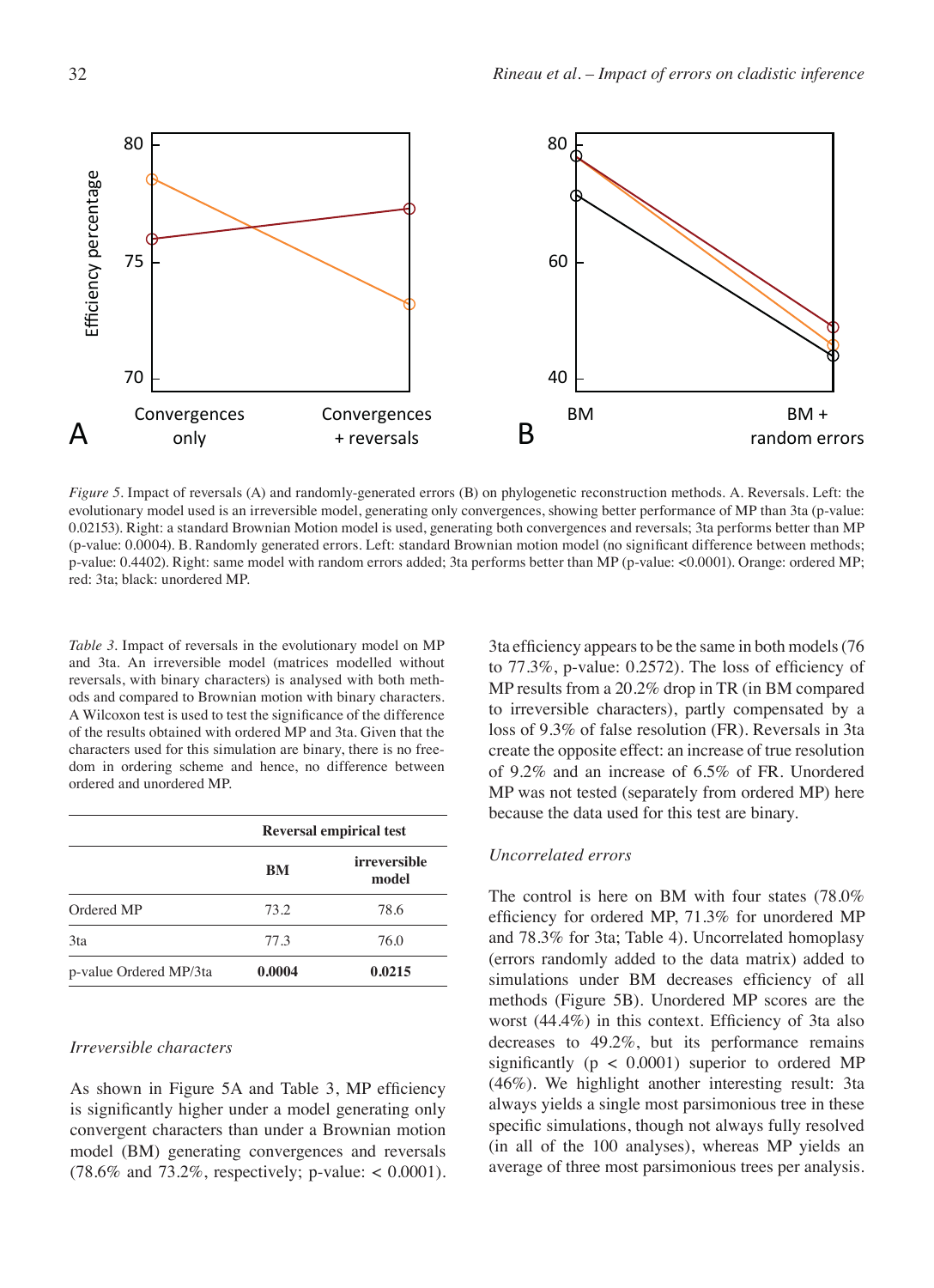*Table 4.* Impact of homoplasy by random errors on phylogenetic reconstruction on ordered MP, unordered MP and 3ta. Random errors are generated on matrices generated with Brownian motion on four states and compared to analyses of the same matrices without random error. A Wilcoxon test is used to test the significance between ordered MP and 3ta.

|                        | Random error test |                                |  |  |
|------------------------|-------------------|--------------------------------|--|--|
|                        | <b>BM</b>         | <b>BM</b> with<br>random error |  |  |
| Ordered MP             | 78.0              | 46.0                           |  |  |
| Unordered MP           | 71.3              | 44.4                           |  |  |
| 3ta                    | 78.3              | 49.2                           |  |  |
| p-value Ordered MP/3ta | 0.7002            | > 0.0001                       |  |  |

#### *Empirical tests*

All characters are unordered in the analyses of empirical datasets. In the HIV example, 3ta is more efficient than unordered MP with both outgroups (Table 5). 3ta efficiency is 96.3% for the HIV outgroup and at 57.6% for the SIV outgroup. It is between 17.6% and 5.0% more efficient than MP, which shows an efficiency of 79.1% with the HIV dataset, and 52.6% with SIV. With the recoded dataset from Spencer *et al.* (2004), the results are more similar between methods (Table 6) and the dataset seems almost equally well handled by both methods. MP is slightly more efficient than 3ta with a higher TR and a lower FR, and an efficiency of 92.7% versus 91.7% for 3ta.

#### **Discussion**

#### *Effect of the number of states*

When comparing ordered and unordered MP using data generated through BM (Figure 3), our results show a linear correlation between the number of states and the efficiency of all methods, with contrasting tendencies (Table 1). The efficiency of ordered MP (and 3ta, to a lesser extent) increases with the number of states (when the ordering scheme is correct). This is expected because the phylogenetic information content of character states increases linearly with the number of states if the latter are ordered (*i.e.* a binary character can support only one clade, but a ternary ordered character will support two nested clades). However, this is not true for unordered states because in the worstcase scenario in which the number of states equals

*Table 5.* Empirical test of cladistic analysis by unordered MP and 3ta of HIV virion. The analysis is made with two alternative outgroups, a close HIV and a much more remote SIV group. Results present the number of trees for each analysis, the number of steps for MP (the concept being meaningless in 3ta), the retention index (RI), and the efficiency composed of TR and FR.

|           | VIH phylogeny |                 |      |      |           |                   |  |
|-----------|---------------|-----------------|------|------|-----------|-------------------|--|
|           |               | Number of trees | RI   | TR   | <b>FR</b> | <b>Efficiency</b> |  |
| <b>MP</b> | VIH           | 49 (95 steps)   | 0.69 | 58.2 | $\Omega$  | 79.1              |  |
|           | VIS           | 156 (217 steps) | 0.64 | 38.6 | 33.5      | 52,5              |  |
| 3ta       | VIH           |                 | 0.74 | 97.1 | 4.6       | 96,2              |  |
|           | VIS           |                 | 0.85 | 54.9 | 39.9      | 57.5              |  |

*Table 6.* Empirical test of cladistic analysis by MP and 3ta of copied manuscripts. Results present the number of trees for each analysis, the number of steps for MP, the retention index (RI) of the characters on the obtained tree, and the efficiency composed of TR and FR.

|           | <b>Manuscripts phylogeny</b> |      |      |      |            |  |  |  |
|-----------|------------------------------|------|------|------|------------|--|--|--|
|           | Number of trees              | RI   | TR   | FR   | Efficiency |  |  |  |
| <b>MP</b> | $2(185 \text{ steps})$       | 0.68 | 100  | 14.6 | 92.7       |  |  |  |
| 3ta       |                              | 0.76 | 99.8 | 16.5 | 91,6       |  |  |  |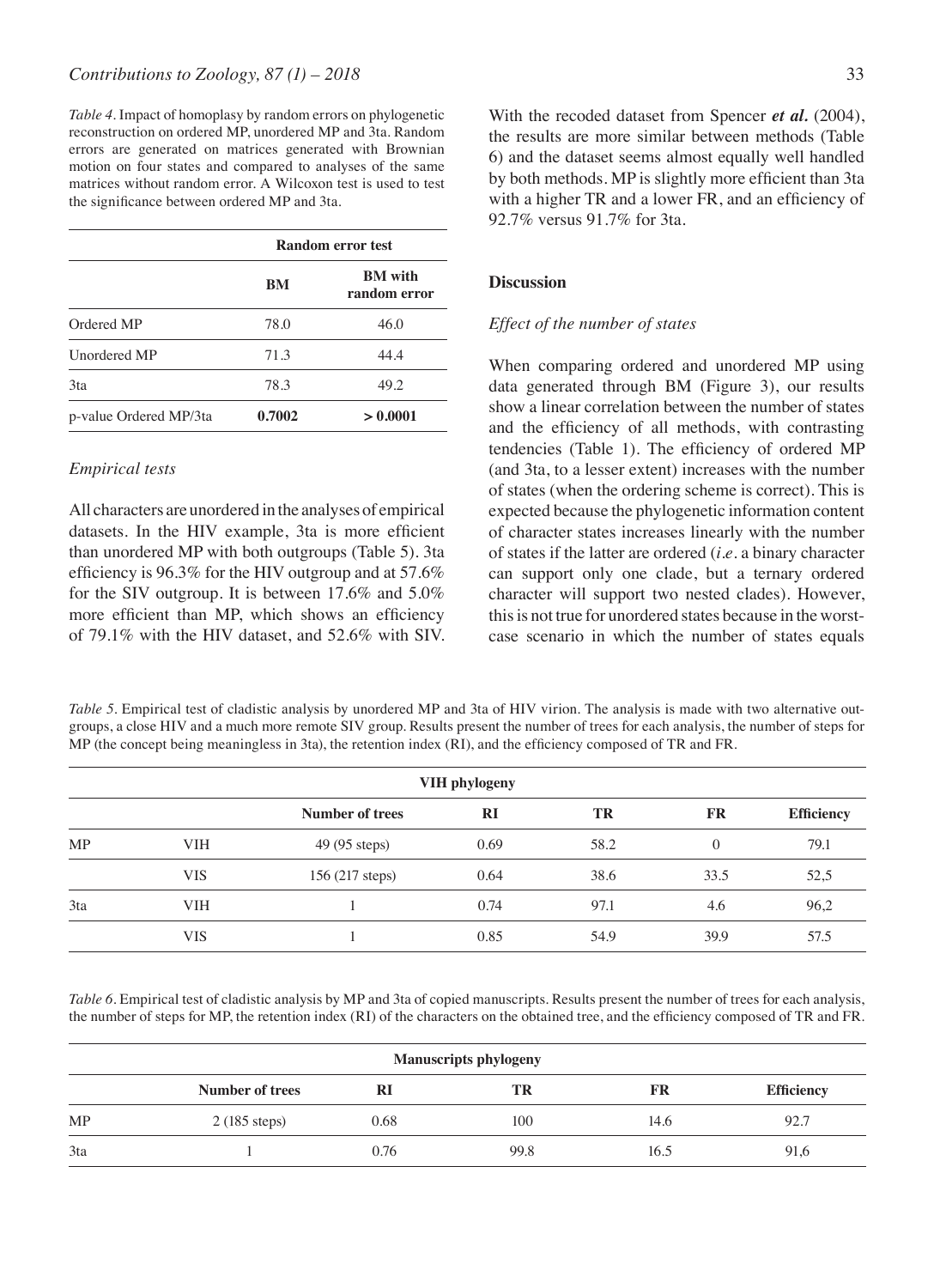the number of OTUs, an unordered character has no phylogenetic information content, whereas an ordered character has a maximal information content (it would specify a fully-resolved tree, if not contradicted by other characters). Thus, splitting characters into many states should not be undertaken when relationships between character states are poorly constrained. On the contrary, when relationships between states appear

clear, as for linear morphoclines, maximizing the number of ordered character states will maximize the

general efficiency of MP to retrieve the correct tree. Previous results on the comparative efficiency of the two ordered methods, MP and 3ta, have been contradictory (Grand *et al.*, 2013; Rineau *et al.*, 2015). Our simulations show a relationship between the number of states and the efficiency of both methods, which explains the contradictory results in previous studies. MP is more efficient than 3ta when the number of states per character is higher than four (Figure 3); this was the case for the study of Rineau *et al.* (2015), which simulated characters with 10 states each. With four character states, as in most molecular studies, ordered MP and 3ta have the same ability to find the true phylogeny (p-value: 0.4402). However, 3ta performs better than MP with binary characters, which is the most common situation in paleontological studies, with 4.2% more efficiency (p-value: 0.0004). This explains why Grand *et al.* (2013) found more favourable results for 3ta, because most of their characters contained three or fewer states. In simulations with binary characters, the artefactual resolution is always significantly higher in 3ta than in MP (3.6 to 6.1% higher; Table 1). This difference in resolution reflects the fact that the number of most parsimonious trees is always lower in 3ta, leading to a more resolved strict consensus. Nevertheless, 3ta retains more correct phylogenetic information than MP with decreasing number of states. The true resolution at eight states is equivalent; 2.1% better in 3ta with six states, 6.8% better with four states and 12% better with binary characters. The true resolution decreases in MP with decreasing number of states mostly because resolution decreases. To sum up, the 3ta seems to be able to deal with information of binary or ternary characters, while MP might better capture the information contained in the ordering scheme of characters with more than four states.

#### *Errors in ordering schemes*

The objective of the second set of simulations was to compare the performance of ordered and unordered methods when the ordering scheme contains errors (Figure 4; Table 2). Adding errors to the coding scheme of simulations under Brownian motion decreases the efficiency of both ordered MP and 3ta, as expected, but not to the same extent. The comparison with unordered MP shows that ordering characters strongly constrains the hypothesis. To investigate precisely the change in efficiency in the relationship with the number of errors, the analyses were performed on characters with 10 states. 3ta under BM with more than four states is always less efficient than MP, so ordered and unordered MP are emphasized in this discussion. Errors of ordering can vary in many ways. In the first scenario, when errors are minor (Figure 2), ordered MP has always a strong advantage, as compared to unordered MP (approximately 20% more efficient). In the second and worst-case scenario, ordered MP efficiency decreases dramatically when three or more inversions are present (six or more states are wrongly placed in the scheme), and becomes less powerful than unordered MP. Thus, even with one or two dramatic errors (inversions) in the coding scheme, ordered MP remains more efficient than unordered MP. More than half of the character-state positions (one of the worst-case scenarios when ordering states) need to be mistaken to make ordering disadvantageous with MP. With 3ta, results are always slightly worse than for ordered MP, with the advantage of the ordering scheme being lost, in the case of severe errors, with two (rather than three) or more inversions between states (Table 2). This poor efficiency of 3ta in this case might be partly due to the high number of character states used here (10), a behaviour already highlighted by Rineau *et al.* (2015). This result was expected because in 3ta hypotheses of homology are phylogenetic arguments addressed to support a phylogenetic hypothesis. If the arguments are massively inconsistent, one of the main theoretical premises of the method is violated.

Thus, several subtle errors in the ordering scheme are not enough to suppress the advantage of ordered analyses. For this advantage to be lost, the ordering scheme must be severely flawed. An example would be using a similarity criterion where in reality genetic determinants cause a discontinuous evolution that does not yield clines, such as merosity in flowers (the fact for floral pieces to be organized in multiples), in which case going from three axes to six is probably easier in certain clades than going from three to four axes (Decraene and Smets 1994).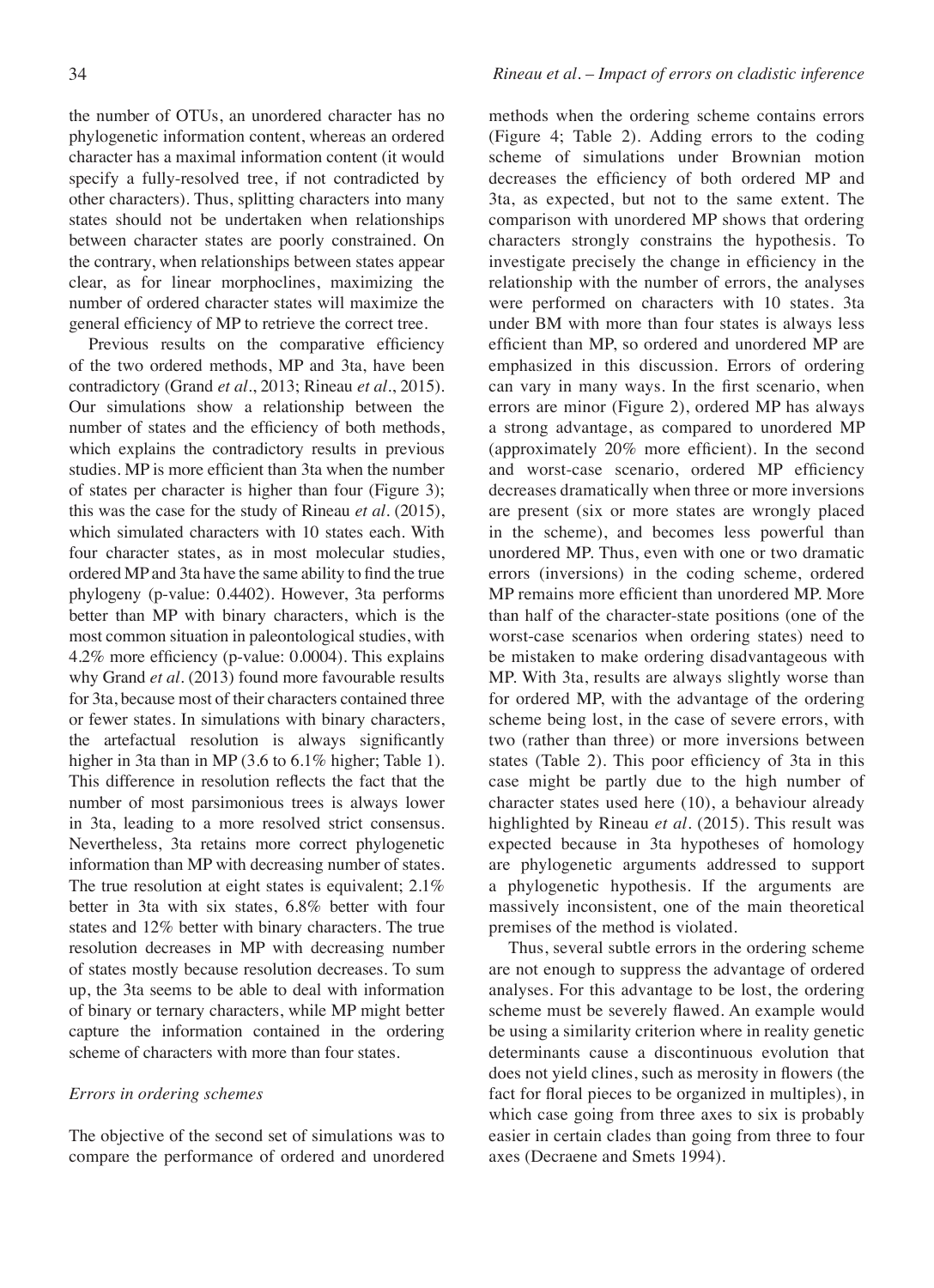#### *Effect of evolutionary reversals and convergences*

The aim of this set of simulations was to test the efficiency of cladistic methods on phylogenies constructed with a model forbidding reversals (but convergences were allowed). These results were then compared to those obtained by analysing datasets constructed with a model that allows reversals. We aimed to test their differential performance because proponents of MP (Harvey, 1992; Kluge, 1994; Farris *et al.*, 1995; Farris and Kluge, 1998; Farris, 2012) and 3ta (Nelson, 1996; Nelson and Ladiges, 1996; Platnick *et al.*, 1996; Siebert and Williams, 1998; Nelson *et al.*, 2003; Williams and Ebach, 2005; Zaragüeta and Bourdon, 2007) have crystallized heated debates on how methods must manage reversals on a theoretical basis. The handling of reversals in 3ta and MP reflects great differences in how characters are conceptualized in these approaches. Taxic homology used in 3ta differs in the treatment of plesiomorphies from the transformational homology used in MP (Carine and Scotland 1999; Scotland 2000; Brower 2014; Farris 2014). For 3ta proponents, systematists propose putative hypotheses of synapomorphy. The root of a character may or may not be a state; in the former case, it is a plesiomorphy (Nelson, 1994). At a defined taxonomic level of an analysis, 3ta may consider a loss as uninformative because it is neither a homology nor a synapomorphy (Rineau *et al.*, 2015). However, the most common way to deal with homology is that used in MP, in the context of transformational homology. If 0 is a plesiomorphy and 1 an apomorphy, the transformation from 0 to 1 supports a clade. However, MP also supports a clade if another transformation appears in the tree from 1 to 0. Moreover, MP may support both transformations at the same time, for different clades. Thus, evolution of the characters as in matrices (MP) or their nested status (3ta) need to be carefully assessed under both approaches.

One of the main arguments used against 3ta was its inability to recognize 'reversals' (Farris *et al.*, 1995; De Laet and Smets, 1998; Farris and Kluge, 1998; Farris *et al.*, 2001; Farris, 2010; Farris 2012). Critics have called reversals plesiomorphic character-states that are considered synapomorphies at less inclusive nodes through the minimization of the Manhattan distance implemented in MP. Simulations with irreversible evolution were made to provide new empirical data relevant to the theoretical discussions on reversals and 3ta. Their purpose was to verify how 3ta, which does not modify proposed hypotheses of homology so that they fit the tree, compares in performance with MP. If 3ta is unable to manage reversals in phylogenetic reconstructions, the method should have a drastically lower efficiency in the presence of reversals than in irreversible evolution. Our results (Figure 5A; Table 3) falsify this assumption because MP efficiency collapses when adding reversals in the evolutionary model, whereas 3ta efficiency remains stable (p-value: 0.2572 between 3ta with and without reversals in the evolutionary model). This result might be linked with the fact that in 3ta reversals increase the number of incompatible 3ts, whereas under MP reversals increase the number of evolutionary steps. Supernumerary steps may distort the entire character, whereas 3ts divide the character into minimal parts that can be independently retained or rejected. Our results show for the first time that the main criticism against 3ta may be empirically unfounded; in the absence of reversals, performance of 3ta should have been best, but that is not what we observed.

Conversely, with an irreversible evolutionary model, MP performs statistically better than 3ta (2.6% better, p-value: 0.0215). The explanation for this phenomenon is probably the divergence of character representation between steps (instance of transformations between states) and 3ts (statement of kinship relationship based on a derived state). Take the example of a homoplastic character state that support two clades in a tree that implies a convergence. These two clades in MP are supported by independent steps. It does not matter where these convergent transitions supporting both clades are situated on the topology. In 3ta, the closer the clades are to each other, the higher the number of 3ts will support the tree. The example on Figure 6 illustrates the difference between MP and 3ta. Regarding only the character X, both trees A and B are equivalent under MP, as the character distribution implies two steps on both topologies. The hierarchical 3ta character  $(a, b, d, e, (c, f))$  is completely incompatible with the phylogeny A ((*a*, (*b*, *c*)))), (*d*, (*e*, *f*))). On this character, no 3ts can be retained. Regarding only that character, this phylogeny is less optimal than the second phylogeny B (*a*, ((*b*,  $c$ ),  $(d, (e, f)))$ , which is compatible with one 3ts *a*,  $(c, f)$ , because of the proximity between the taxa that bear the derived state. The criterion for choosing a phylogeny in MP is to minimize the number of steps. In 3ta, it is to choose the most congruent phylogeny, the one which agrees with the maximum number of phylogenetic hypotheses represented by 3ts. While the supernumerary transformation steps are the same in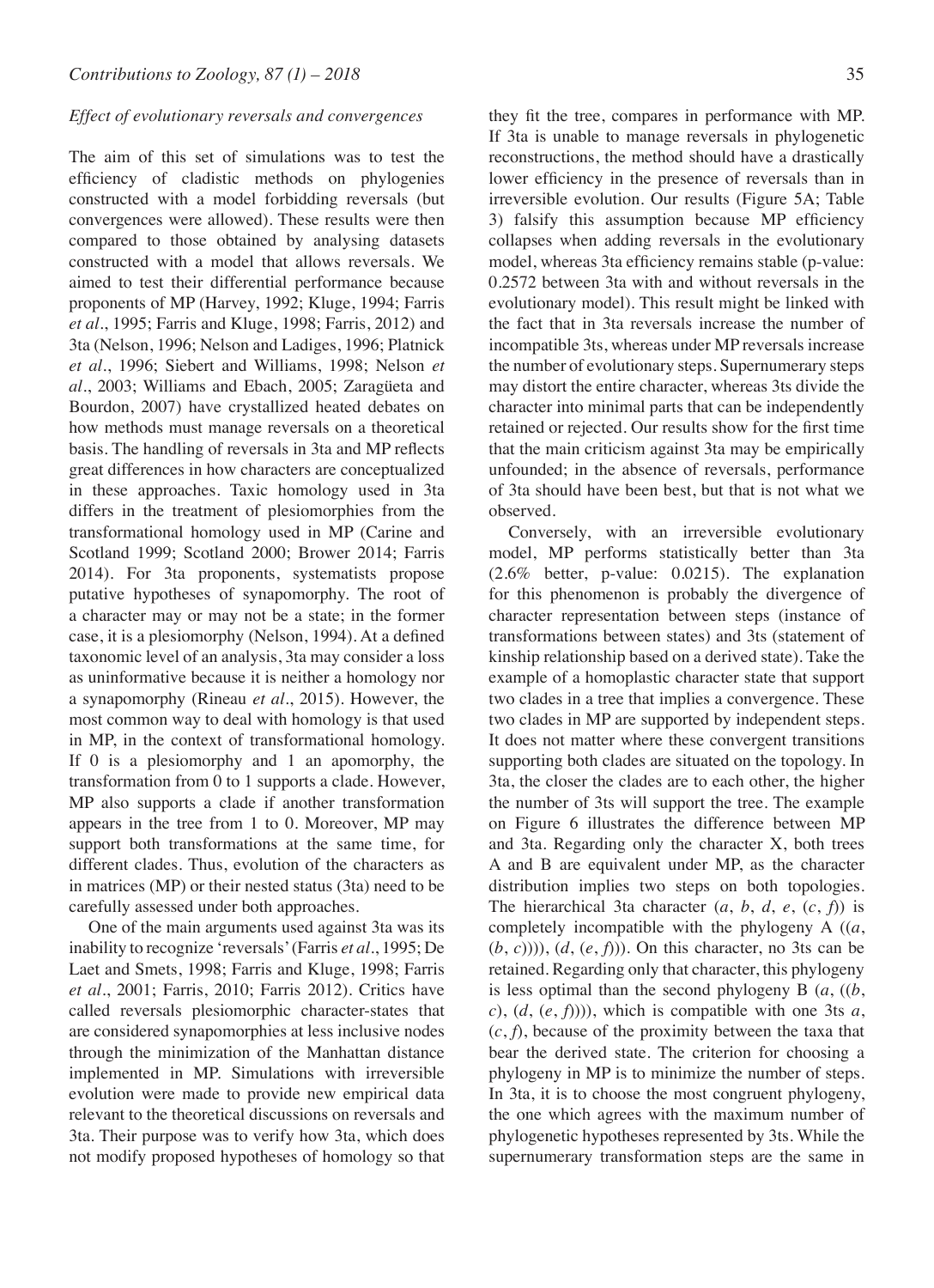

*Figure. 6* Example of differential behaviours between MP and 3ta. The example shows two phylogenies, A and B, and a character X. Character X is represented in a matrix in MP and through a hierarchical character (a, b, d, e,  $(c, f)$ , with  $(c, f)$  as a derived character state. In MP, the optimization of both trees always leads to two steps, regarding only character X; they are both suboptimal. In 3ta, the optimal tree is chosen as the structure retaining the maximum number of hypotheses (i.e. 3ts resulting from the character decomposition). Tree A is completely incompatible with character X, as no 3ts are retained. Regarding only character X, tree B is a better phylogeny as it retains one 3ts from the initial character. In 3ta, 3ts tend to 'attract' nodes that independently acquire a derived state, whereas this phenomenon does not occur in MP.

both topologies under MP, there is a 'node attraction' between clades sharing homoplastic convergent states in 3ta. This may reflect the difficulty of 3ta to deal with convergent features, especially when they are far from each other on the tree.

#### *Random errors, homoplasy and phylogenetic inference*

The purpose of our final set of simulations was to propose an alternative to the standard experimental simulations usually performed to compare phylogenetic methods (Wright and Hillis 2014; Goloboff *et al.*, 2017). In standard evolutionary models, homoplasy is always of evolutionary significance. In evolutionary models, errors are always considered only as convergences and/ or reversals. In these final simulations we added random errors to matrices produced by BM. These random errors simulate errors unrelated to evolution, such as human errors. These include errors of interpretation of the DNA alignment, errors of interpretation of structure due to taphonomical problems (Sansom *et al.*, 2011), erroneous character coding, or simply mistakes when scoring cells in a matrix (such as ambiguity of the sequencing at a particular position,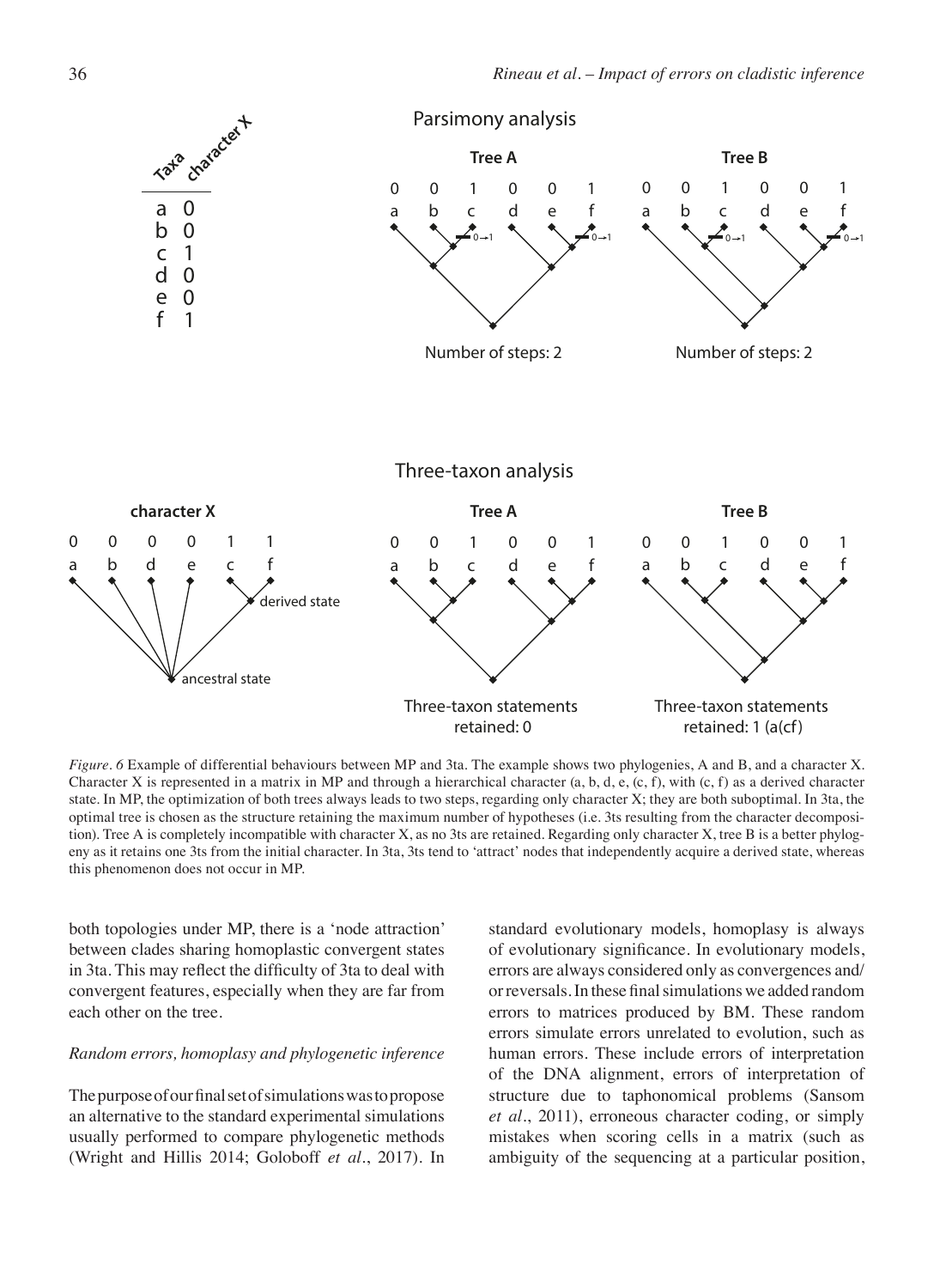or a measurement error on a structure). Problems of homoplasy generating events that do not follow the dichotomy reversal/convergence, such as lateral gene transfer (generating homoplasy when forced on a hierarchical topology), can be ranked under these "random errors" (a phylogenetic network becomes partially random from a hierarchical point of view). The differences between errors in the matrix and genuine homoplasy – phylogenetically structured homoplasy such as convergences and reversals – have been little investigated, but this topic is relevant to compare methods in different situations. For example, the interpretation of characters in DNA sequences must be a little less sensitive than comparative anatomy to interpretative human errors, although other sources of error, such as alignment ambiguity or sequencing errors, may be common. The impact of such errors on phylogenetic analyses needs to be minimized by using methods that do not over-interpret the dataset. Differences in efficiency were detected following addition of interpretative errors to the dataset (both with BM and with perfectly congruent datasets without convergences or reversals). Even though MP and 3ta lose efficiency when 20% of random errors are added, 3ta is 3.2% more efficient than ordered MP in the presence of such errors to reconstruct the true phylogeny (Figure 5B; Table 4).

The fact that reversals are never used to support clades in 3ta may limit over-interpretation of their evolutionary significance. 3ta integrates into its definition the possibility of error, defining homology as only *"the relationship among parts of organisms that provides evidence for common ancestry"* (de Pinna 1991; Brower and de Pinna 2012, 2014). MP, in contrast, will maximize phylogenetic information through minimization of supernumerary steps. Using this method means assuming that if a hypothesized synapomorphy is rejected, the method might generate several other synapomorphies (implying supernumerary evolutionary steps) to fit inconsistent character-states, which may lead to an overinterpretation of the original characters and an increase of false resolution.

Homoplasy generated by interpretative errors and all types of human errors may be crucial in phylogenetic reconstructions given that such errors may not be uncommon in empirical datasets (*e.g.* Marjanovic and Laurin 2008, 2009). The comparison of phylogenetic methods should address their robustness to such errors in the data. We highlight for the first time through simulations the capacity of 3ta to handle

this issue significantly better than MP. In systematics based on phenotypic data, human errors are added to other sources of homoplasy such as convergence and reversals, and should be better taken into account in future studies.

#### *Empirical studies*

The first set of analyses on HIV virion supports our conclusions drawn from the simulations. The analyses using the nearest HIV outgroup show 3ta to be much more efficient than MP (Table 5). The main reason for the low performance of MP is certainly due to the high number of optimal trees (49 MPT), as shown in all our previous simulations. However, we note that the true tree is included neither among the 49 MP trees, nor concerns the single 3ta tree. With a farther outgroup (SIV), both methods decrease in efficiency, but 3ta remains more efficient than MP. However, 3ta efficiency seems to decrease more quickly with a more distant outgroup (38.7% decrease against 26.5% for MP). This sharp decrease may reflect difficulties of 3ta in dealing with distant outgroups with long branches, as shown by Rineau *et al.* (2015). These results may also reflect the different ways in which MP and 3ta use outgroups. In 3ta rationale, outgroup rooting is better used to root trees of character states. This strategy is more sensitive to outgroup choice than the MP handling because it assumes the outgroup to bear only plesiomorphic states, an unrealistic supposition. Finally, we show with 3ta analyses that a small number of informative characters (23) is sufficient to infer correctly a phylogeny when the polarization is reliable (outgroup criterion here).

The dataset on manuscript characters favours MP, which reaches its highest efficiency in this study (92.7%). 3ta shows slightly less efficiency (91.6%), because the true tree contains polytomies (Spencer *et al.*, 2004). Given that our results are synthetized by a strict consensus, the fact that MP retains more optimal trees than 3ta is advantageous here. Given that 3ta yields a less optimal, fully resolved tree, polytomies (uncertainties) are not represented, pushing up the score of false resolutions.

#### **Conclusion**

We used simulations here to propose new empirical arguments to fuel methodological discussions on character coding and phylogenetic methods and to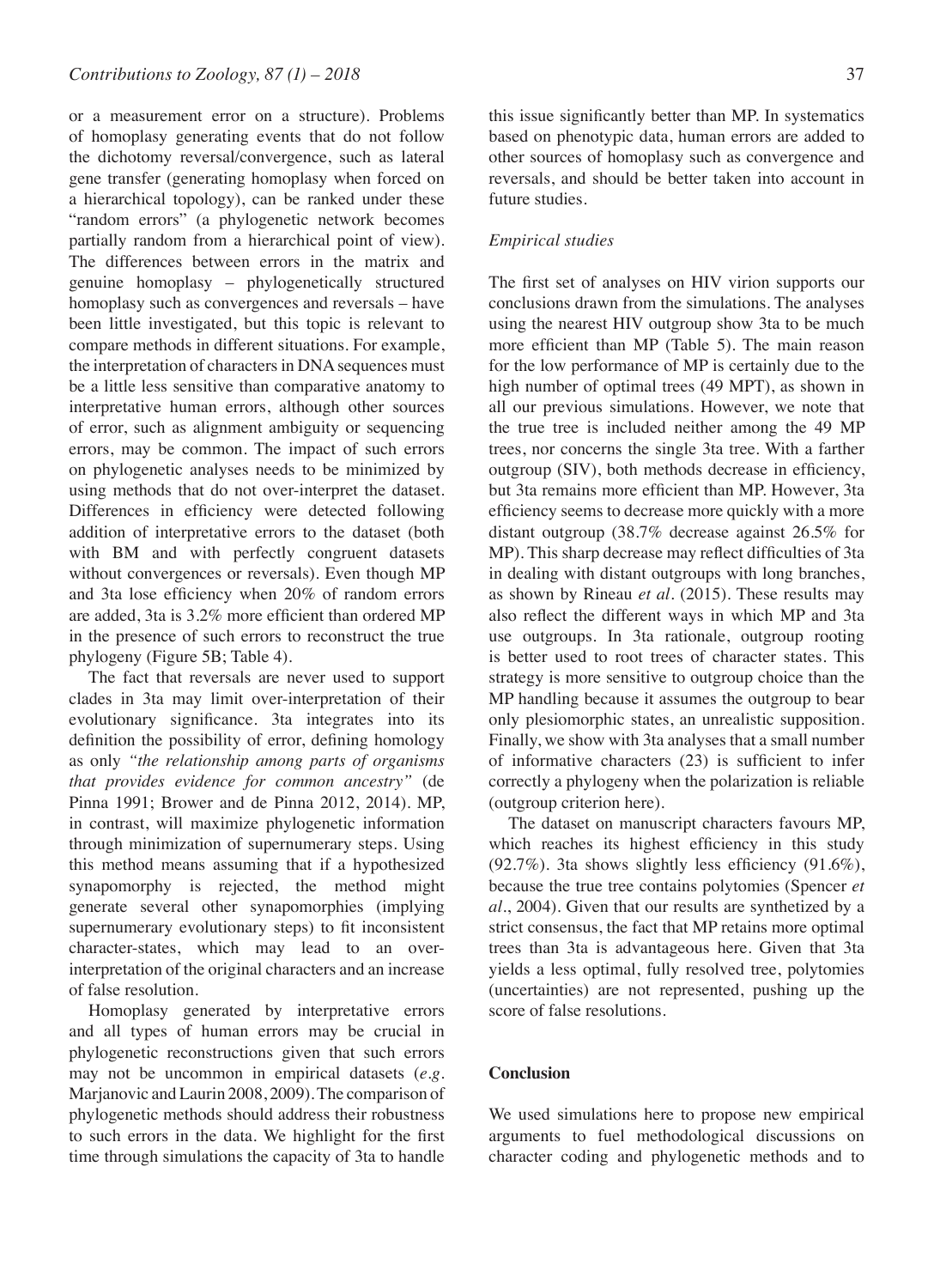develop new and more realistic evolutionary models. Debates between proponents of MP and of 3ta, and also on character coding and ordering, have been mainly based on theoretical considerations. Model-based studies allow comparison of phylogenetic analyses using simulations of characters following models on reference trees. They provide a way to compare analyses by varying a single parameter. Empirical examples can also be found in the literature of known genealogies (Leitner *et al.*, 1996; Spencer *et al.*, 2004), while our study has used both approaches.

The effect of the number of states per character is highlighted by our simulations (Figure 3). Evidently, more character states in unordered MP lead to a greater number of compatible topologies and to a quick decrease of efficiency, when the underlying evolutionary model logically leads to ordered states. The ordering of character states appears to be essential to retrieve the true tree. Both 3ta and MP with ordered characters see their efficiency increase with the number of character states. However, the two methods do not perform optimally under the same conditions. Their ability to retrieve the phylogeny is roughly equal with four states per character, MP being more efficient with more than four states, whereas 3ta is more efficient with fewer than four states. Because multistate characters with five or more states are rare in matrices, 3ta seems more efficient for most phenotypic datasets. The simulations referred to in the previous paragraph were made with ordering schemes that were known and error-free. We performed additional simulations with controlled errors to determine under which conditions (with known amount of ordering error) ordering characters is useful. The results show that analyses using ordered datasets should be discouraged only when several severe ordering errors are introduced. Unordered MP performs correctly only when we can suspect several drastically different but equally plausible ways to order characters. Otherwise, ordering following morphoclines (for example) seems preferable.

Irreversible simulations were used to offer empirical arguments to fuel the debate on reversal management in phylogenetics, which so far has relied mostly on theoretical considerations. 3ta using taxic homology seems to perform better than MP and transformational homology in the presence of reversals. MP may overinterpret data by supporting clades with reversals (Brower and de Pinna 2012), leading to artificially supported false clades and a drastic increase of the number of most parsimonious trees as compared to 3ta. Alternatively, 3ta may succeed better than MP at sorting primitive absence from losses.

Our final simulations assessed the impact of random errors (not correlated with the phylogeny) that might be explained by errors that have nothing to do with evolution, such as mistakes, interpretation errors, alignment problems and taphonomical losses (Sansom *et al.*, 2011). In our simulations, the first to include this new parameter (as far as we know), 3ta is also more efficient than MP, possibly because of the over-interpretation of inconsistent data by MP. This new source of error should be better integrated in future model-based simulations for experimental systematics because it can be a parameter of critical importance (*e.g.*, Marjanovic and Laurin 2008, 2009). Recent simulation-based studies of phylogenetic methods typically include probabilistic methods such as Bayesian inference and maximum likelihood (Goloboff *et al.*, 2017 and references therein). All probabilistic methods implement transformational homology. Consequently, they might react to human error in a way similar to MP, but this need to be assessed.

Lastly, empirical studies put into perspective the fact that the ability of 3ta to retain fewer optimal trees may be advantageous or not, depending on the real tree. The greater resolution provided by 3ta proved useful to deal with the HIV dataset, but disadvantageous with the manuscript dataset, in which MP performed slightly better.

#### **Acknowledgements**

We thank three anonymous reviewers for their comments. We are grateful to Veronique Barriel for advice on coding molecular characters in parsimony, and to Matthew Spencer for all documents relating to the cladistic analysis of the Parzifal manuscripts. This work was funded by the Centre de Recherche sur la Paléontologie et les Paléoenvironnements, (UMR 7207 - CNRS, MNHN, UPMC).

#### **References**

- Almeida MT, Bisby FA. 1984. Simple method for establishing taxonomic characters from measurement data. *Taxon* 33: 405–409.
- Archie JW. 1985. Methods for Coding Variable Morphological Features for Numerical Taxonomic Analysis. *Systematic Biology* 34: 326–345.
- Benjamini Y, Hochberg Y. 1995. Controlling the False Discovery Rate: A practical and Powerful Approach to Multiple Testing. *Journal of the Royal Statistical Society* 57: 289–300.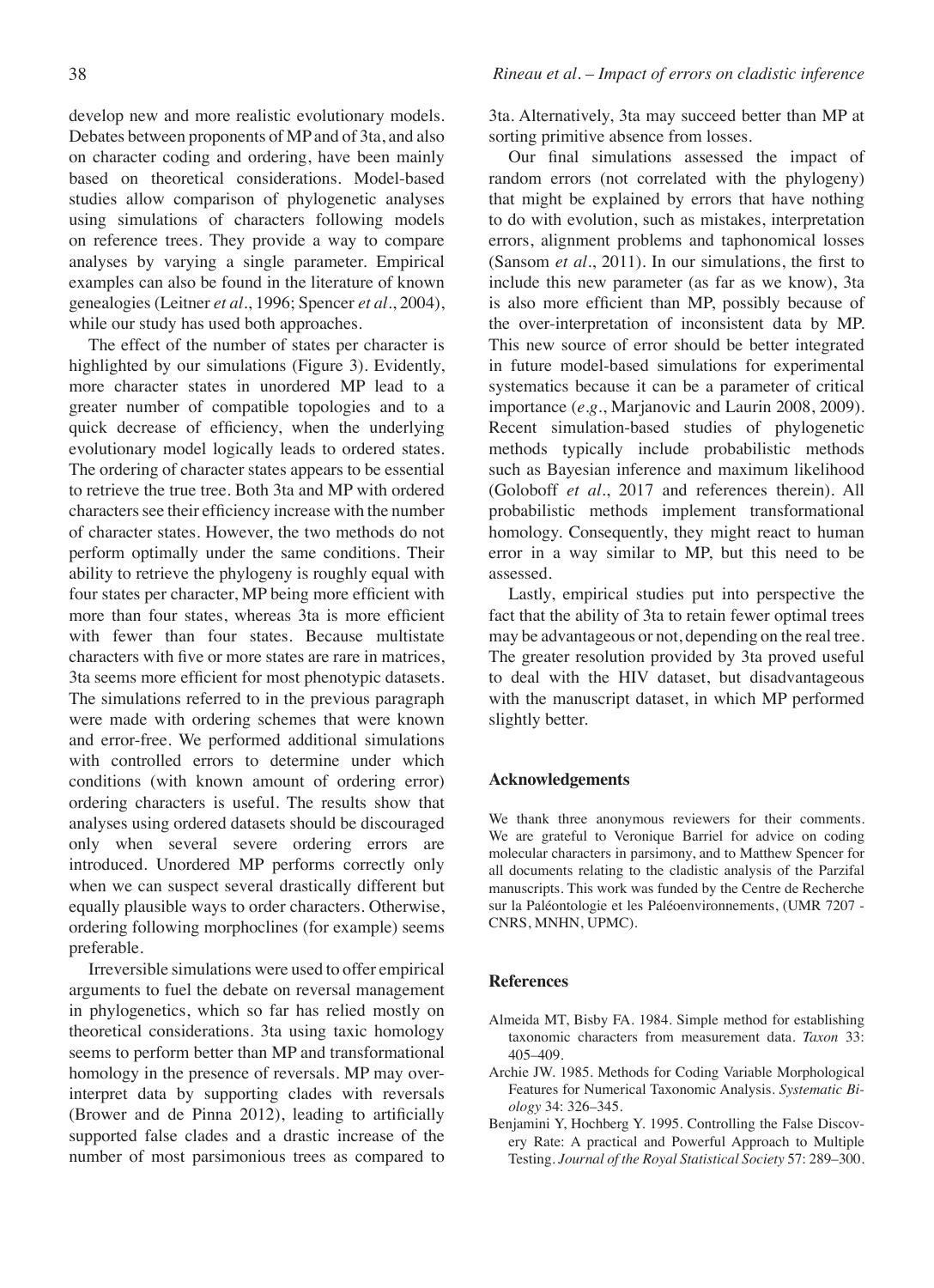- Brower AVZ. 2014. Transformational and taxic homology revisited. *Cladistics* 31: 197-201.
- Brower AVZ, de Pinna MCC. 2012. Homology and errors. *Cladistics* 28: 529–538.
- Brower AVZ, de Pinna MCC. 2014. About nothing. *Cladistics* 30: 330–336.
- Carine MA, Scotland RW. 1999. Taxic and transformational homology: different ways of seeing. *Cladistics* 15: 121–129.
- Critchlow DE, Pearl DK, Qian C. 1996. The triples distance for rooted bifurcating phylogenetic trees. *Systematic Biology* 45: 323–334.
- De Laet J, Smets E. 1998. On the three-taxon approach to parsimony analysis. *Cladistics* 14: 363–381.
- Decraene LR, Smets EF. 1994. Merosity in flowers: definition, origin, and taxonomic significance. *Plant Systematics and Evolution* 191: 83–104.
- Estabrook GF, McMorris FR, Meacham CA. 1985. Comparison of undirected phylogenetic trees based on subtrees of four evolutionary units. *Systematic Zoology* 34: 193–200.
- Farris JS. 1970. Methods for Computing Wagner Trees. *Systematic Zoology* 19: 83-92.
- Farris JS. 2010. Systematic foundering. *Cladistics* 26: 1-15.
- Farris JS. 2012. 3ta Sleeps with the fishes: Book review. *Cladistics* 28: 422–436.
- Farris JS. 2014. 'Taxic homology' is neither. *Cladistics* 30: 113–115.
- Farris JS, Källersjö, M, Albert VA, Allard M, Anderberg A, Bowditch B, Bult C, Carpenter JM, Crowe TM, Laet J, Fitzhugh K, Frost D, Goloboff P, Humphries CJ, Jondelius U, Judd D, Karis PO, Lipscomb D, Luckow M, Mindell D, Muona J, Nixon K, Presch W, Seberg O, Siddall ME, Struwe L, Tehler A, Wenzel J, Wheeler, Q, 1995. Explanation. *Cladistics*, 11, 211–218.
- Farris JS, Kluge AG. 1998. A/The Brief History of Three-Taxon Analysis. *Cladistics* 14: 349–362.
- Farris JS, Kluge AG, De Laet J. 2001. Taxic Revisions. *Cladistics* 17: 79-103.
- Felsenstein J. 1985. Phylogenies and the comparative method. *The American naturalist* 125: 1–15.
- Fitch WM. 2000. Homology: a personal view on some of the problems. *Trends in genetics* 16: 227-231.
- Goloboff PA, Torres A, Arias JS. 2017. Weighted parsimony outperforms other methods of phylogenetic inference under models appropriate for morphology. *Cladistics* (Early View), doi: 10.1111/cla.12205.
- Gradstein FM, Ogg JG, Schmitz M, Ogg G. 2012. The geologic time scale 2012. Amsterdam: Elsevier.
- Grand A, Corvez A, Duque Velez LM, *et al.* 2013. Phylogenetic inference using discrete characters: performance of ordered and unordered parsimony and of three-item statements. *Biological Journal of the Linnean Society* 110: 914–930.
- Harvey AW. 1992. Three-taxon statements: more precisely, an abuse of parsimony? *Cladistics* 8: 345–354.
- Kluge A. 1994. Moving targets and shell games. *Cladistics* 10: 403–413.
- Laurin M. 2010. How Vertebrates Left the Water. Berkeley: University of California Press.
- Leitner T, Escanilla D, Franzén C, *et al.* 1996. Accurate reconstruction of a known HIV-1 transmission history by phylogenetic tree analysis. *Proceedings of the National Academy of Sciences* 93: 10864–10869.
- Liu J. 2016. *Yuanansuchus maopingchangensis* sp. nov., the second capitosauroid temnospondyl from the Middle Triassic Badong Formation of Yuanan, Hubei, China. *PeerJ* 4: e1903.
- Lu J, Zhu M, Ahlberg PE, Qiao T, Zhu Ya, Zhao W, Jia L. 2016. A Devonian predatory fish provides insights into the early evolution of modern sarcopterygians. *Science advances* 2: e1600154.
- Maddison WP. 1991. Squared-Change Parsimony Reconstructions of Ancestral States for Continuous-Valued Characters on a Phylogenetic Tree. *Systematic Biology* 40: 304–315.
- Maddison W, Maddison D. 2001. Mesquite: a modular system for evolutionary analysis. *Evolution* 62: 1103-1118.
- Marjanović D, Laurin M. 2008. A reevaluation of the evidence supporting an unorthodox hypothesis on the origin of extant amphibians. *Contributions to Zoology* 77: 149–199.
- Marjanović D, Laurin M. 2009. The origin(s) of modern amphibians: a commentary. *Evolutionary Biology* 36: 336–338.
- Mickevich MF, Johnson MS. 1976. Congruence Between Morphological and Allozyme Data in Evolutionary Inference and Character Evolution. *Systematic Biology* 25: 260–270.
- Mickevich MF, Platnick NI. 1989. On the information content of classifications. *Cladistics* 5: 33–47.
- Nelson G, Platnick NI. 1991. Three-Taxon Statement: a more precise use of parsimony? *Cladistics* 7: 351–366.
- Nelson G, Ladiges PY. 1992. Information content and fractional weight of three-item statements. *Systematic biology* 41: 490–494.
- Nelson G, Ladiges PY. 1994. Three-item consensus empirical test of fractional weighting. *Systematics Association Special Volume* 52: 193-193.
- Nelson GJ, Ladiges PY. 1996. Paralogy in cladistic biogeography and analysis of paralogy-free subtrees. *American Museum novitates* 3167.
- Nelson G. Williams DM, Ebach MC. 2003. A question of conflict: Three-item and standard parsimony compared. *Systematics and Biodiversity* 1: 145–149.
- de Pinna MC. 1991. Concepts and tests of homology in the cladistic paradigm. *Cladistics* 7: 367–394.
- de Pinna MC. Bockmann FA, Zaragüeta R. 2016. Unrooted trees discovered independently in philology and phylogenetics: a remarkable case of methodological convergence. *Systematics and Biodiversity* 14: 1-10.
- Platnick NI, Humphries CJ, Nelson G, Williams DM 1996. Is Farris Optimization perfect?: three-taxon statements and multiple branching. *Cladistics* 12: 243–252.
- Prüfer K,Stenzel U, Hofreiter M, Pääbo S, Kelso J, Green RE. 2010. Computational challenges in the analysis of ancient DNA. *Genome biology* 11: R47.
- Pyron RA. 2011. Divergence-time estimation using fossils as terminal taxa and the origins of lissamphibia. *Systematic Biology* 60: 466–481.
- Rineau V, Grand A, Zaragüeta R, Laurin M. 2015. Experimental systematics: sensitivity of cladistic methods to polarization and character ordering schemes. *Contributions to Zoology*, 84: 129–148.
- Robinson DF, Foulds LR. 1981. Comparison of phylogenetic trees. *Mathematical Biosciences* 53: 131–147.
- Ronquist F, Klopfstein S, Vilhelmsen L, Schulmeister S, Murray DL, Rasnitsyn A. 2012. A total-evidence approach to dating with fossils, applied to the early radiation of the hymenoptera. *Systematic Biology* 61: 973–999.